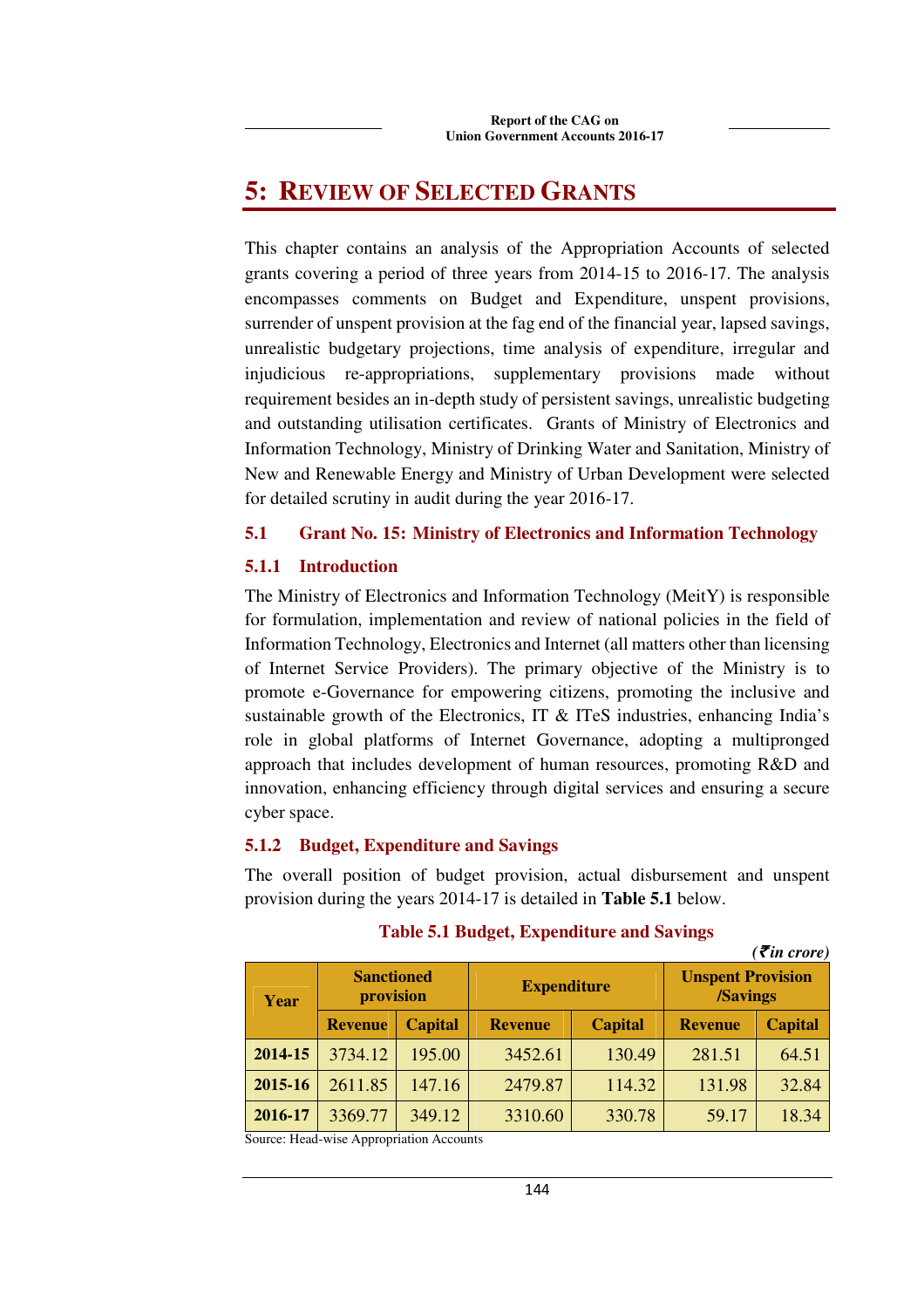The Public Accounts Committee (10th Lok Sabha, 1993-94) in its 60th Report (paras 1.22 and 1.24) had observed that savings of  $\bar{\tau}100$  crore or more are indicative of defective budgeting as well as shortfall in performance in a Grant or Appropriation. The Committee had desired that detailed note in respect of savings of  $\bar{\tau}$  100 crore or above in a segment of the Grant for each year be furnished to the Committee by the concerned Ministry/Department.

Audit observed that there were savings of  $\bar{\tau}$  100 crore or above in the voted portion of Revenue Section of the grant in 2014-15 and 2015-16. This was indicative of over estimation of requirement of funds.

The Ministry stated (September 2017) that it had been reviewing the trend of expenditure on regular basis to ensure timely expenditure and proper utilisation of funds so as to bridge the gap between budget allocation and expenditure.

#### **5.1.3 Savings not surrendered and allowed to lapse**

Rule 56 of General Financial Rules, 2005, provides that savings in a Grant or Appropriation are to be surrendered to Government as soon as these are foreseen without waiting for the last day of the year. Savings should also not be held in reserve for possible future excesses.

Scrutiny of Appropriation Accounts for the years 2014-17 revealed that savings of ` 361.84 crore were not surrendered and allowed to lapse, as detailed in **Table 5.2** below.

|                     |                        |                |                                     |                             | $( \bar{\tau}$ in crore)          |
|---------------------|------------------------|----------------|-------------------------------------|-----------------------------|-----------------------------------|
| <b>Year/Section</b> |                        | <b>Savings</b> | <b>Amount</b><br><b>Surrendered</b> | Date of<br><b>Surrender</b> | <b>Savings not</b><br>surrendered |
| 2014-15             | Revenue section        | 281.51         | 162.84                              | 31.03.2015                  | 118.67                            |
|                     | Capital section        | 64.51          | 56.17                               |                             | 8.34                              |
| 2015-16             | <b>Revenue</b> section | 131.98         | $\theta$                            |                             | 131.98                            |
|                     | Capital section        | 32.84          | $\theta$                            |                             | 32.84                             |
| 2016-17             | Revenue section        | 59.17          | $\Omega$                            |                             | 59.17                             |
|                     | Capital section        | 18.34          | 7.50                                | 30.03.2017                  | 10.84                             |
| <b>Total</b>        |                        | 588.35         | 226.51                              |                             | 361.84                            |

#### **Table 5.2: Savings not surrendered**

In 2015-16, entire savings in Revenue and Capital sections were not surrendered while in 2016-17 entire savings in Revenue section were not surrendered. Further, during 2014-15, out of total savings of  $\bar{\tau}$  281.51 crore under the Revenue section, only  $\bar{\tau}$  162.84 crore (58 *per cent*) were surrendered. It was also seen that savings were surrendered on the last day of the financial year and significant savings were not surrendered and allowed to lapse at the close of the financial year.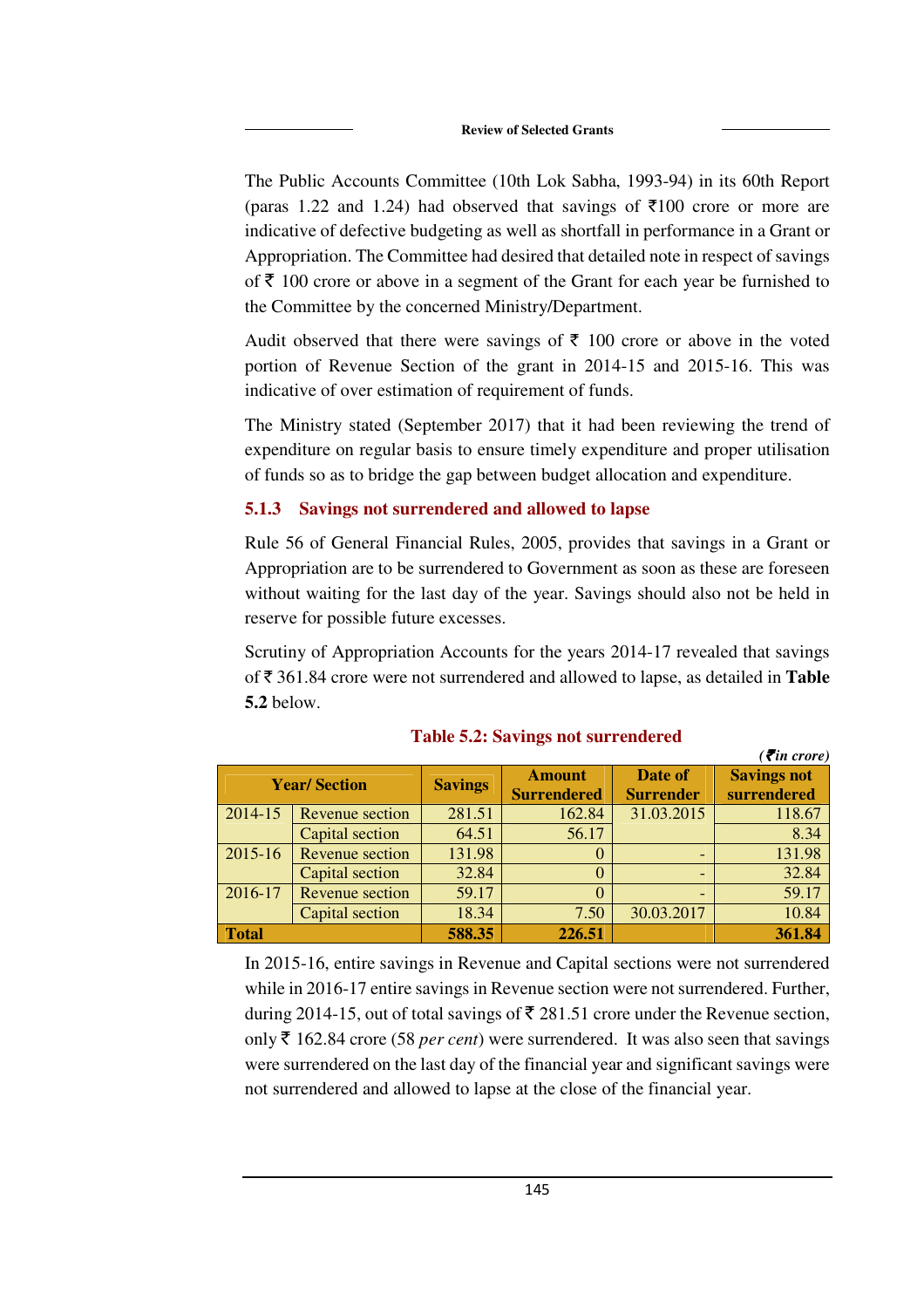The Ministry stated (August 2017) that despite repeated reviews of the expenditure made and anticipated expenditure under each programme, the savings could not be foreseen till the end of the financial year.

## **5.1.4 Large supplementary Grants due to unrealistic budgetary projections**

Under Article 114 of the Constitution, the Parliament authorises the Government to appropriate specified sums from the Consolidated Fund of India. The Parliament also authorises supplementary or additional Grants by subsequent Appropriation Acts in terms of Article 115 of the Constitution over and above the authorisation made previously for the purpose of that year under Article 114. While preparing the initial estimates of expenditures, Ministries/Departments are required to keep in view the trends of disbursements during the previous years and take due care so that provision for all inescapable and foreseeable expenditures is made in the estimates before they are submitted to the Ministry of Finance.

Supplementary grants obtained during the period from 2014-15 to 2016-17 were as detailed in **Table 5.3** below.

| Year    | <b>Section</b>         | <b>Original</b><br>provision | <b>Supplementary</b><br>provision | <b>Actual</b><br>expenditure | <b>Savings</b> |
|---------|------------------------|------------------------------|-----------------------------------|------------------------------|----------------|
| 2014-15 | Revenue section        | 3734.10                      | 0.02                              | 3452.61                      | 281.51         |
|         | (Voted)                |                              | (0)                               |                              |                |
|         | Capital section        | 195.00                       | 0                                 | 130.49                       | 64.51          |
|         | (Voted)                |                              | (0)                               |                              |                |
| 2015-16 | Revenue section        | 2482.85                      | 129.00                            | 2479.87                      | 131.98         |
|         | (Voted)                |                              | (5.20)                            |                              |                |
|         | Capital section        | 147.15                       | 0.01                              | 114.32                       | 32.84          |
|         | (Voted)                |                              | (0.01)                            |                              |                |
| 2016-17 | <b>Revenue section</b> | 3089.71                      | 280.06                            | 3310.60                      | 59.17          |
|         | (Voted)                |                              | (9.06)                            |                              |                |
|         | Capital section        | 239.11                       | 110.01                            | 330.78                       | 18.34          |
|         | (Voted)                |                              | (46.01)                           |                              |                |

### **Table 5.3: Large supplementary Grants**

*(*` *in crore)* 

Figures in parentheses indicate the percentage of supplementary provisions to the Original grant

Above table indicates that Ministry had obtained Supplementary grant of  $\bar{\xi}$  129.00 crore in the Revenue voted section during the year 2015-16, but had failed to utilise the entire supplementary grant. The savings were in fact more than supplementary grant.

During 2016-17, Ministry obtained supplementary grant for  $\bar{\tau}$  110.01 crore which constituted 46.01 *per cent* of the original budget provision under Capital (voted) Section.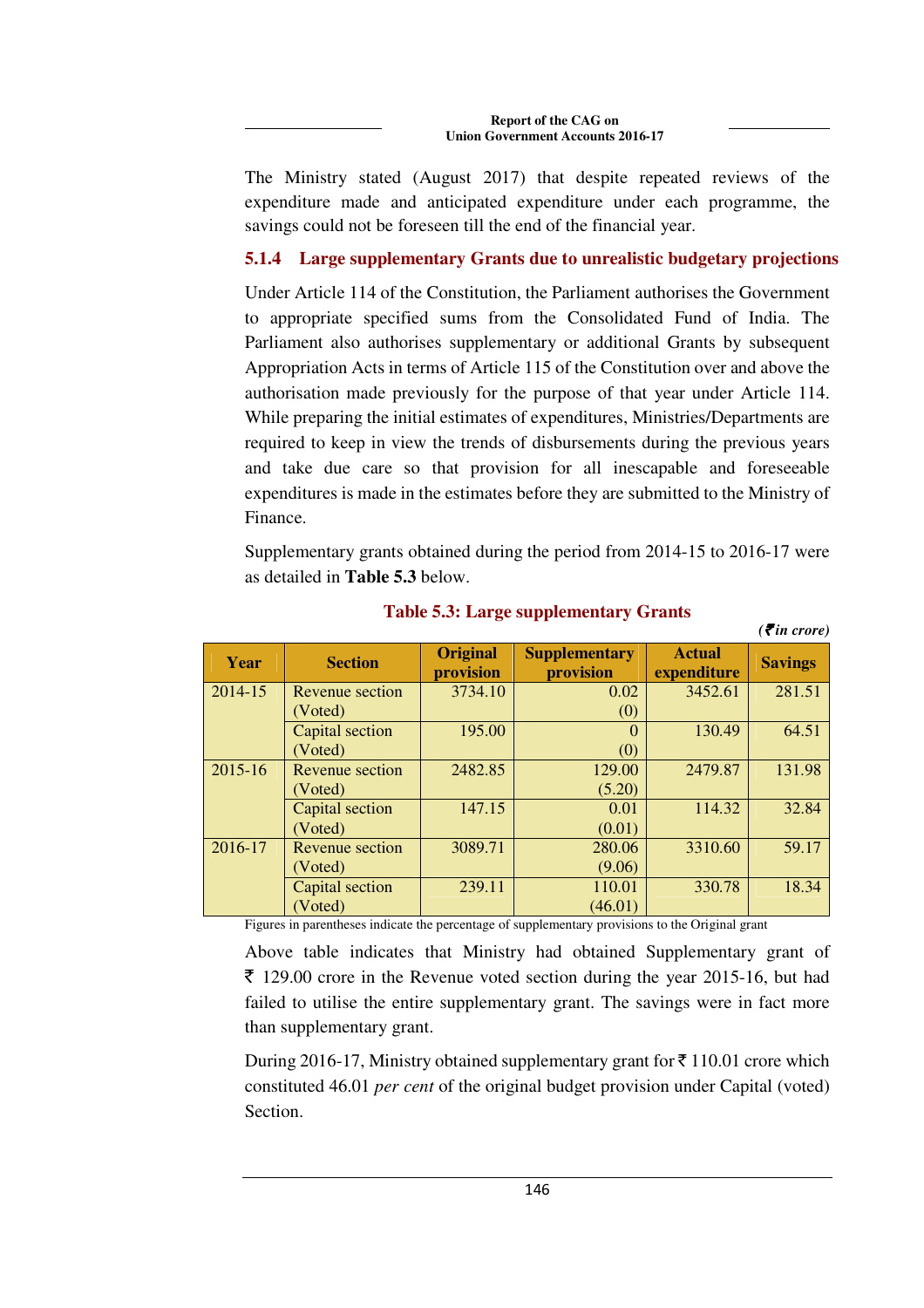The Ministry stated (September 2017) that the budget provision for MeitY in RE 2015-16 was  $\bar{\tau}$  2,700 crore which was increased by only  $\bar{\tau}$  500 crore despite the fact that Unique Identification Authority of India (UIDAI) whose budget always crossed  $\bar{\tau}$  1,000 crore was transferred to MeitY as an attached office. Therefore, the budget provision for all schemes/ non-schemes were curtailed proportionately. Since NIC and UIDAI had not been given/allocated the bare minimum amount to meet the capital expenditure, Ministry of Finance was requested to augment their capital provision through Supplementary Demands for grants.

The reply is not tenable as the Ministry had not fully utilized the Supplementary grants obtained from the Parliament which was indicative of unrealistic assessment of fund requirements.

## **5.1.5 Non-utilisation of entire provision under sub heads**

Audit scrutiny brought out that entire provisions remained unutilized under four sub-heads/schemes and were re-appropriated/surrendered thereby defeating the purpose for which the original budget provisions were passed by the Parliament as depicted in **Table 5.4** below.

| Year        | <b>Sub-heads/Schemes</b>          | <b>Budget</b><br><b>Provision</b> | <b>Savings</b> | <b>Reasons</b>                  |
|-------------|-----------------------------------|-----------------------------------|----------------|---------------------------------|
|             |                                   | $(5 \infty)$                      |                |                                 |
| 2014-15     | 4859.02.004.18- Promotion         | 10.00                             | 10.00          | Due to non-receipt of viable    |
|             | Electronics/IT<br><b>HW</b><br>of |                                   |                | proposals and cut imposed at    |
|             | Manufacturing                     |                                   |                | revised estimates stage by the  |
|             |                                   |                                   |                | <b>Ministry of Finance</b>      |
|             | 2852.07.202.19-ERNET              | 0.10                              | 0.10           |                                 |
|             | <b>INDIA</b>                      |                                   |                |                                 |
|             | 2852.07.202.71-Media Lab          | 7.00                              | 7.00           | Due to cut imposed at revised   |
|             | Asia                              |                                   |                | estimates<br>by<br>stage<br>the |
|             |                                   |                                   |                | <b>Ministry of Finance</b>      |
|             | 2852.07.202.82-Facilitation       | 0.10                              | 0.10           |                                 |
|             | of Setting up of Integrated       |                                   |                |                                 |
|             | Township                          |                                   |                |                                 |
| $2015 - 16$ | 4859.02.004.18-Promotion          | 20.00                             | 20.00          | Due to non-execution of the     |
|             | Electronics/IT<br><b>HW</b><br>of |                                   |                | between<br>agreement            |
|             | Manufacturing                     |                                   |                | Electronics<br>Development      |
|             |                                   |                                   |                | Fund Manager and the Bank       |
| 2016-17     | 4859.02.004.18-Promotion          | 20.00                             | 20.00          | Due to non-finalisation of the  |
|             | Electronics/IT<br><b>HW</b><br>of |                                   |                | investment<br>proposed<br>in    |
|             | Manufacturing                     |                                   |                | Electronics<br>Development      |
|             |                                   |                                   |                | <b>Fund Scheme</b>              |

## **Table 5.4 Non-utilisation of entire provision**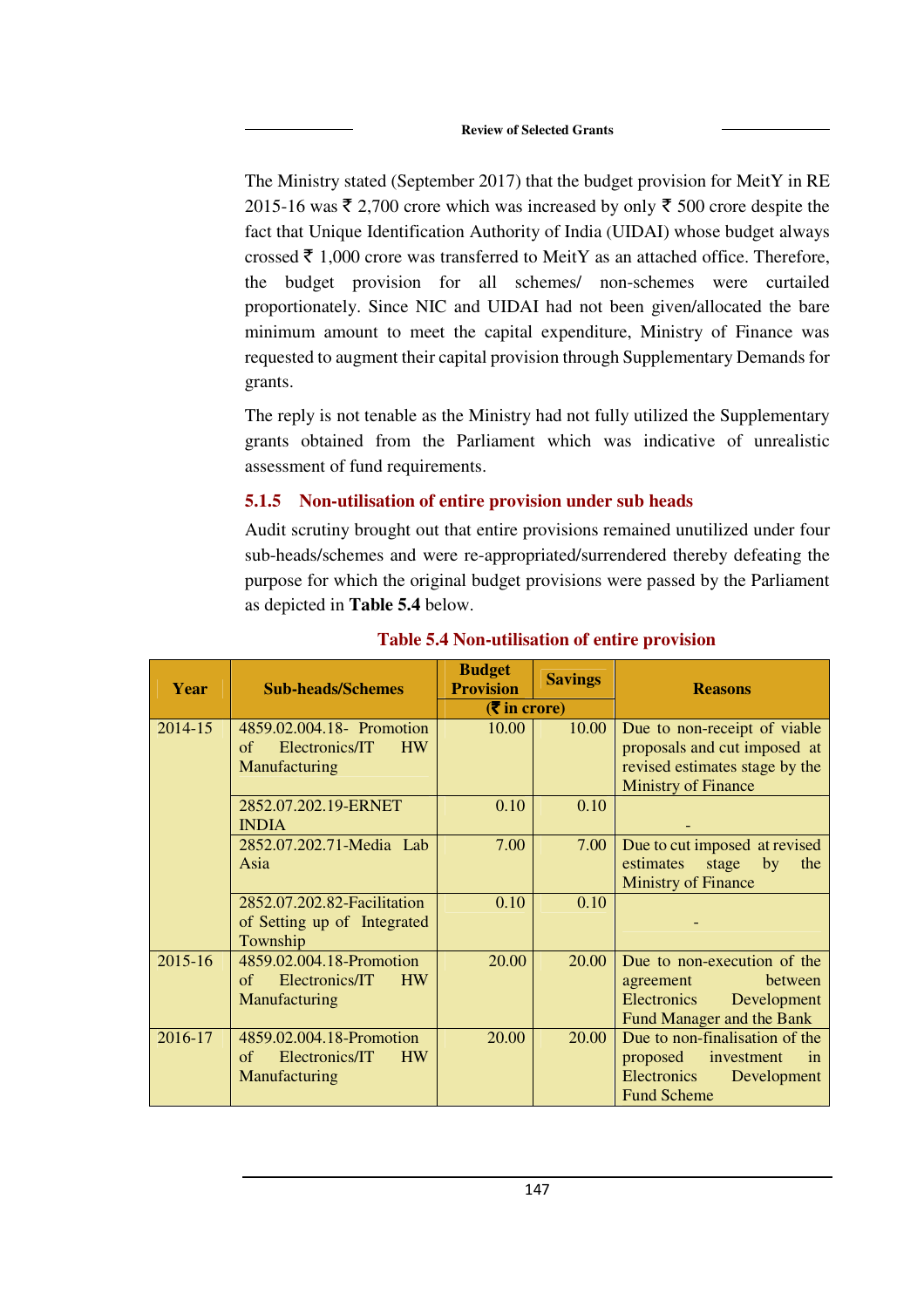The above table shows that schemes failed to take off or suffered due to nonutilisation of entire provisions.

Ministry stated (September 2017) that the matter of releasing financial assistance to Media Lab Asia (MLA) beyond  $30<sup>th</sup>$  April 2012 was under consideration of Ministry of Finance and hence, the provision made for MLA remained unutilized. As regards promotion of Electronic/IT HW Manufacturing, it stated that the budget earmarked for Electronics Development Fund under Capital grants remained unutilized due to legal formalities. However, this non-utilisation had not affected the implementation of the scheme.

The fact remains that non-utilisation of the entire budgeted amount in respect of Promotion of Electronic/IT HW Manufacturing during the last three years is indicative of poor budgeting and failure to take effective remedial measures to avoid persistent non-utilisation of entire provisions.

## **5.1.6 Injudicious re-appropriation of funds to sub-head**

Scrutiny of Appropriation accounts for the year 2016-17 revealed that reappropriation of funds to the following sub-head was injudicious as the savings were more than the re-appropriated amount as depicted in **Table 5.5** below.

|         |                                                  |                                   |                                                                     |                              | $\bar{\mathcal{F}}$ in crore)                                                         |
|---------|--------------------------------------------------|-----------------------------------|---------------------------------------------------------------------|------------------------------|---------------------------------------------------------------------------------------|
| Year    | <b>Sub-Head</b>                                  | <b>Budget</b><br><b>Provision</b> | <b>Amount of re-</b><br>appropriation<br>to the Sub-<br><b>Head</b> | <b>Actual</b><br>expenditure | <b>Final savings</b><br>under the<br><b>Sub-Head</b><br>after<br>re-<br>appropriation |
| 2016-17 | 2852.07.202.88-<br><b>Regulatory Authorities</b> | $O - 148.00$<br>$S -$<br>0.00     | 11.87                                                               | 138.47                       | 21.40                                                                                 |

**Table 5.5: Injudicious re-appropriation of funds to sub-head**

## **5.1.7 Persistent Savings under sub-heads**

Review of Appropriation Accounts for the years 2014-15 to 2016-17 revealed that there were persistent savings under three sub-heads during the last three years which is indicative of poor budgeting or shortfall in performance or both, in respect of the concerned scheme/activity item being implemented by the Ministry/Department, as detailed in **Table 5.6** below.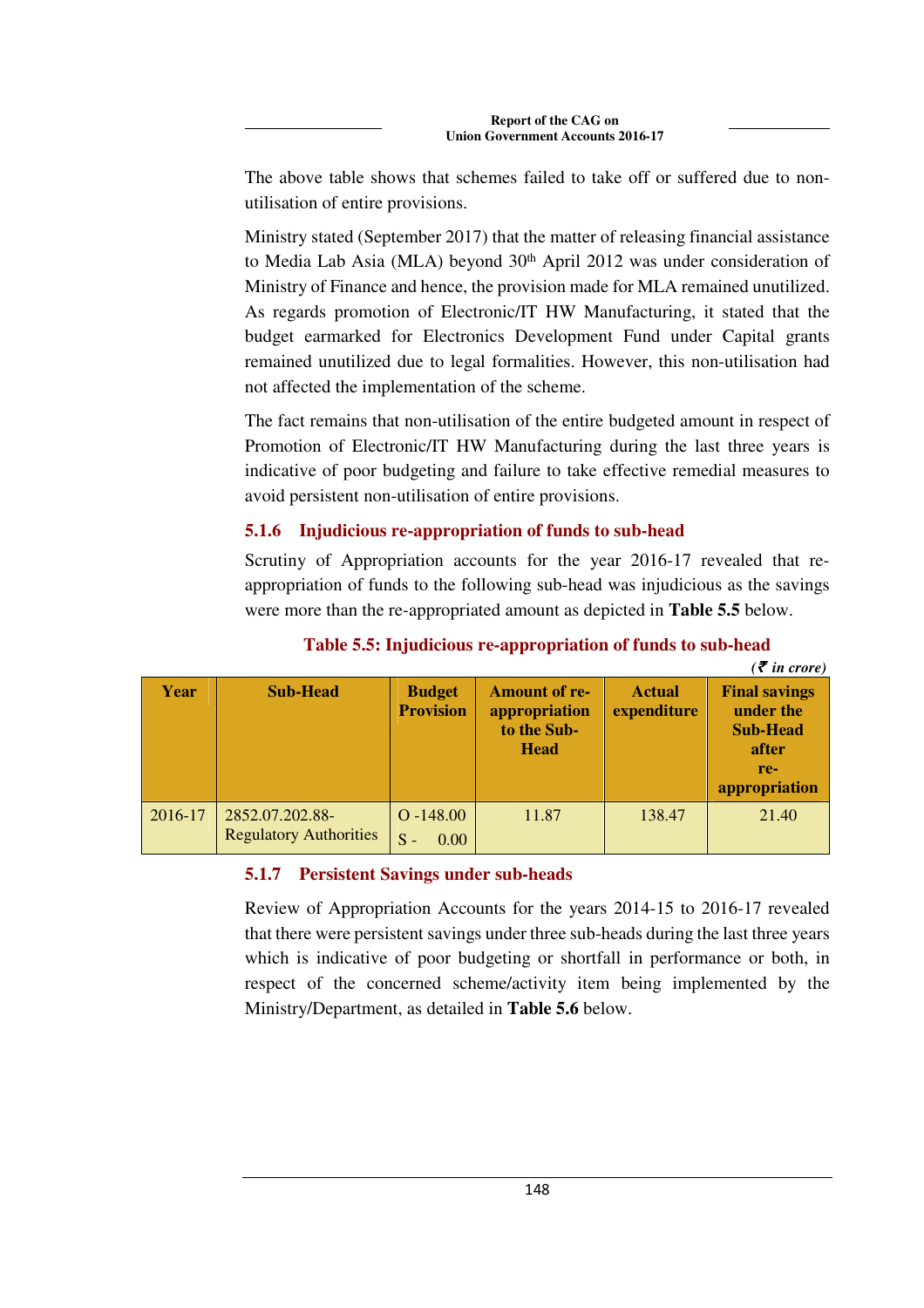**Review of Selected Grants**

| SI.<br>No.     | <b>Sub-Head</b>                                                                         | Year    | <b>Sanctioned</b><br>provision<br>$(O+S)$ | <b>Actual</b><br><b>Expenditure</b> | <b>Savings</b> | <b>Percentage</b><br>of savings<br>to | <b>Reasons for Savings</b><br>attributed by Ministry                                                                                                                                                                                                           |
|----------------|-----------------------------------------------------------------------------------------|---------|-------------------------------------------|-------------------------------------|----------------|---------------------------------------|----------------------------------------------------------------------------------------------------------------------------------------------------------------------------------------------------------------------------------------------------------------|
|                |                                                                                         |         |                                           | $($ ₹ in crore)                     |                | <b>Sanctioned</b><br>provision        |                                                                                                                                                                                                                                                                |
| $\mathbf{1}$   | 3451.00.090.15-<br>Department of<br><b>Electronics</b> and<br>Information<br>Technology | 2014-15 | 88.10                                     | 73.29                               | 14.81          | 16.81                                 | Requirement of less funds<br>domestic<br>towards<br>travel<br>other<br>expenses<br>and<br>establishment<br>related<br>expenses                                                                                                                                 |
|                |                                                                                         | 2015-16 | 97.04                                     | 75.69                               | 21.35          | 22.00                                 | Non-execution of repair and<br>maintenance<br>works<br>and<br>requirement of less funds<br>towards<br>establishment<br>related expenses                                                                                                                        |
|                |                                                                                         | 2016-17 | 104.96                                    | 88.02                               | 16.94          | 16.14                                 | Non filling of vacant posts<br>and requirement of less<br>funds towards establishment<br>related expenses                                                                                                                                                      |
| $\overline{2}$ | 2852.07.202.06-<br><b>STQC</b>                                                          | 2014-15 | 92.00                                     | 76.05                               | 15.95          | 17.34                                 | Non filling up of vacant<br>posts, non-receipt of viable<br>proposals, requirement of<br>funds<br>less<br>towards<br>establishment<br>related<br>expenses, cut imposed at RE<br>stage by Ministry of Finance<br>and non-procurement<br>$\circ$ of<br>equipment |
|                |                                                                                         | 2015-16 | 91.00                                     | 80.89                               | 10.11          | 11.11                                 | Non filling up of vacant<br>posts and requirement of less<br>funds towards establishment<br>related expenses                                                                                                                                                   |
| $\overline{3}$ | 4859.02.004.17<br>Machinery and<br><b>Equipments</b> for<br>STQC and other<br>projects  | 2014-15 | 56.00                                     | 18.47                               | 37.53          | 67.02                                 | Due to non-receipt<br>of<br>proposals for procurement of<br>machinery and equipment,<br>non-finalisation of projects<br>under<br>Cyber<br>Security<br>programme and cut imposed<br>at revised estimates stage by<br>the Ministry of Finance                    |
|                |                                                                                         | 2015-16 | 64.00                                     | 37.03                               | 26.97          | 42.14                                 | Due to delay in tender<br>process, non-finalisation of<br>projects and non-receipt of<br>quotations for procurement<br>of machinery and equipment<br>for Cyber Security projects                                                                               |
|                |                                                                                         | 2016-17 | 20.00                                     | 5.06                                | 14.94          | 74.70                                 | Due to delay in tender<br>process, non-finalisation of<br>projects and non-receipt of<br>quotations for procurement<br>of machinery and equipment<br>for Cyber Security projects                                                                               |

## **Table 5.6: Persistent Savings under sub-heads**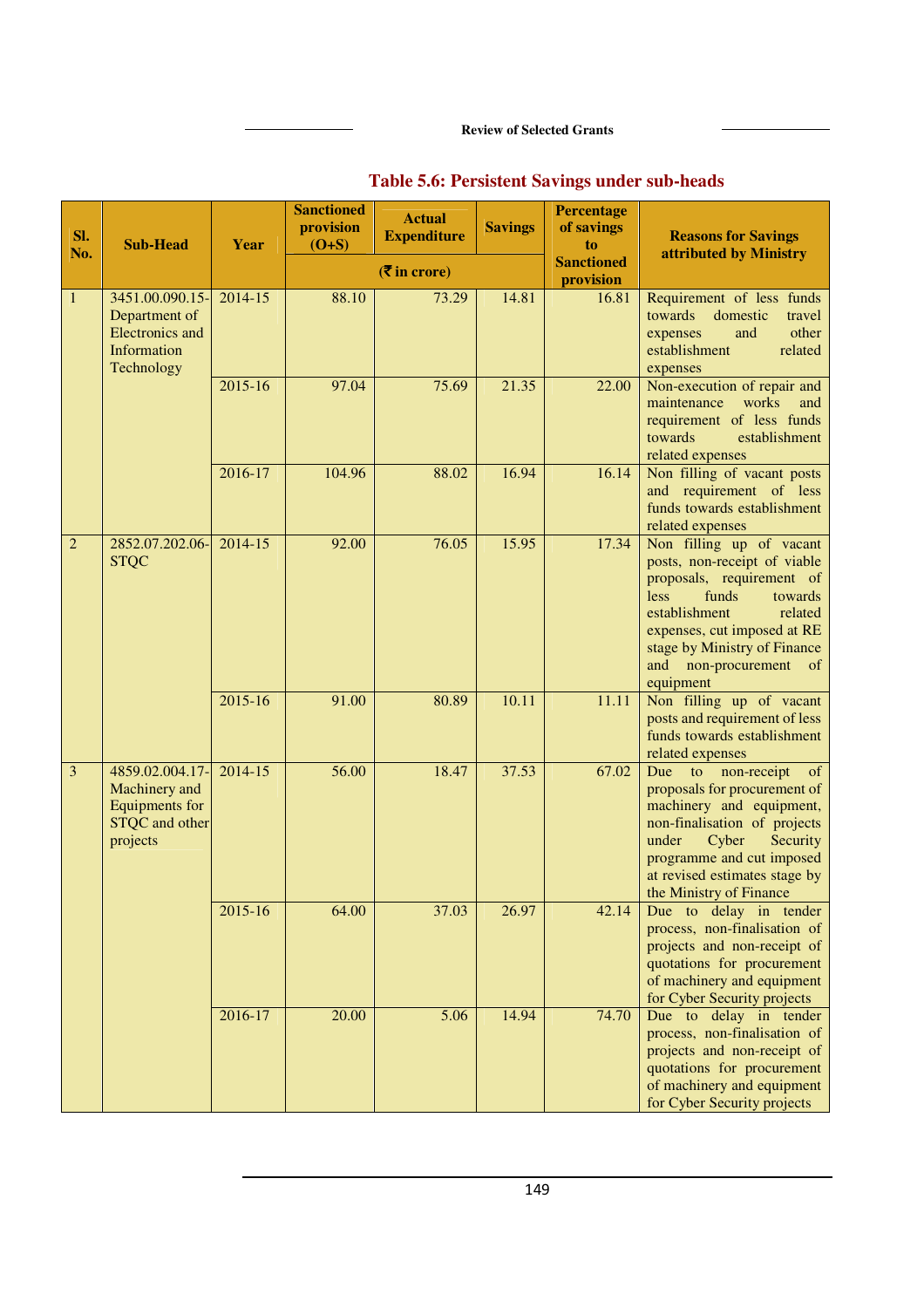The persistent savings ranged from 11.11 *per cent* to 74.70 *per cent*, which is indicative of over-estimation of the requirement of funds and failure to take effective remedial measures to avoid persistent savings.

Ministry stated (September 2017) that the expenditure provisions were made under two sub-heads 3451.00.090.15 and 2852.07.202.06 to meet salary and establishment related expenses in respect of MeitY Secretariat and Standardisation Testing and Quality Certification (STQC) respectively. Savings under establishment provisions usually occur because of non-filling of vacant posts, non-execution of repair and maintenance works, non-receipt of adequate bills for LTC, or medical claims and less travel expenses.

With regard to the sub-head 4859.02.004.17, MeitY informed that savings occurred during the last three years, due to non-finalisation of two key Cyber Security initiatives, viz. NCCC and Botnet Cleaning and Malware Analysis Centre.

The reply reflects the need for greater diligence in preparation of estimates of expenditure so as to ensure that all factors affecting expenditure are duly taken into account while proposing requirement of funds.

## **5.1.8 Utilisation of funds**

## **(i) Outstanding Utilisation Certificates (UCs)**

Rule 212 (1) of GFR 2005 prescribes that in respect of non-recurring grants to an institution or organization, certificate of actual utilisation of grants received for the purpose for which it was sanctioned, should be insisted upon in the order sanctioning the Grants-in-aid. In the case of recurring grants, the Ministry or Department concerned should release amount sanctioned for the subsequent financial year only after UC in respect of grants of preceding financial year is submitted.

Further, the UCs should be submitted within 12 months of the closure of the financial year by the Institution or Organization concerned. Where such certificate is not received from the grantee within the prescribed time, the Ministry or Department will be at liberty to blacklist such institutions or organisation from any future grant, subsidy or other type of financial support from the Government.

Position of Year-wise outstanding UCs as on 27 July 2017 is given in the **Table 5.7** below.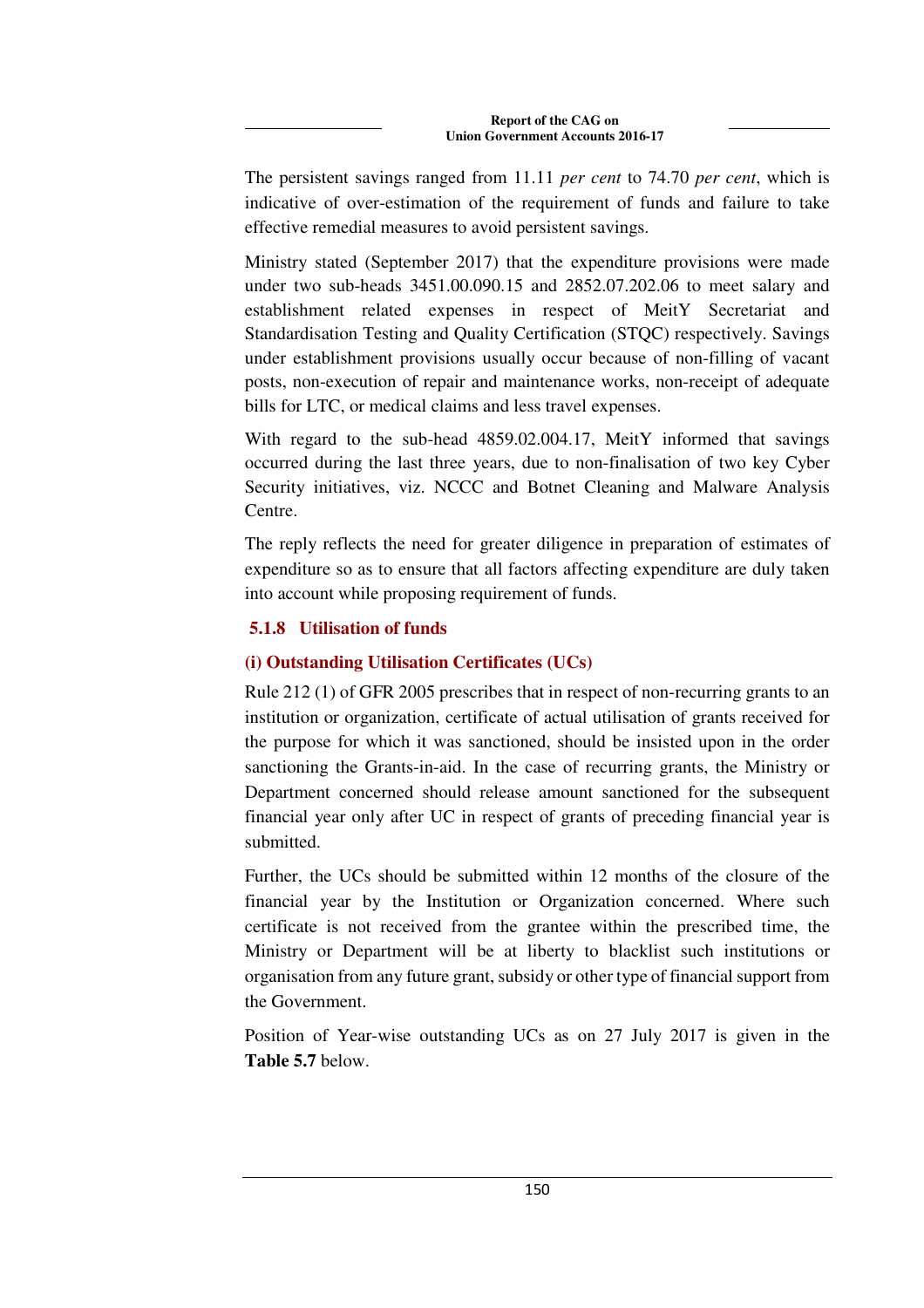**Review of Selected Grants**

| <b>Year of</b>            |      | <b>Due</b>                                      |      | <b>UC</b> received                              | <b>Outstanding UC</b> |                                                 |
|---------------------------|------|-------------------------------------------------|------|-------------------------------------------------|-----------------------|-------------------------------------------------|
| sanction of<br>grant      | No.  | <b>Amount</b><br>$( \bar{\mathbf{z}}$ in crore) | No.  | <b>Amount</b><br>$( \bar{\mathbf{z}}$ in crore) | No.                   | <b>Amount</b><br>$( \bar{\mathbf{z}}$ in crore) |
| $2002 - 03$ to<br>2009-10 | 2963 | 4456.63                                         | 2922 | 4355.34                                         | 41                    | 101.29                                          |
| 2010-11                   | 516  | 2212.08                                         | 510  | 2211.22                                         | 6                     | 0.86                                            |
| 2011-12                   | 497  | 1215.37                                         | 488  | 1208.43                                         | 9                     | 6.94                                            |
| 2012-13                   | 430  | 966.83                                          | 415  | 904.83                                          | 15                    | 62.00                                           |
| 2013-14                   | 413  | 1192.81                                         | 397  | 1159.27                                         | 16                    | 33.54                                           |
| 2014-15                   | 591  | 1847.46                                         | 552  | 1782.96                                         | 39                    | 64.50                                           |
| 2015-16                   | 504  | 1569.80                                         | 364  | 1093.13                                         | 140                   | 476.67                                          |
| <b>Total</b>              | 5914 | 13460.98                                        | 5648 | 12715.18                                        | 266                   | 745.80                                          |

#### **Table 5.7 Year-wise Outstanding Utilisation Certificates**

It can be seen from the above that 266 number of UCs aggregating to  $\overline{z}$  745.80 crore were outstanding as on 27 July 2017 pertaining to year of sanction ranging from the years 2002-03 to 2015-16**.** Of these, 225 UCs (84.59 *per cent*) with total amount of  $\bar{z}$  644.51 crore (86.42 *per cent*) related to period 2010-11 to 2015-16.

Ministry stated (September 2017) that UCs in respect of grants released during FY 2015-16 would be considered pending w.e.f. 01 April 2017 (FY 2017-18). Hence, MeitY had not violated any GFR provision by releasing grants to organisations in respect of which no single UC was shown pending. As far as utilisation of grants is concerned, it is stated that Project Review and Standing Groups have been formed in MeitY which meet from time to time to review the implementation of various projects, utilisation of funds, non-achievement of targets, if any, and recommend which organisation would be released further installment of grant and by how much.

The reply is not tenable as the UCs in respect of grants released during 2015-16 had already become due at the time of the furnishing of information on pending UCs in July 2017. Moreover, 126 UCs with corresponding money value of  $\bar{\tau}$  269.13 crore pertaining to previous years were also pending.

The receipt of UCs is the only mechanism to vouch that the funds have been utilised for the intended purpose. The Ministry should put in place a strong mechanism to ensure timely submission of UCs by the grantee bodies.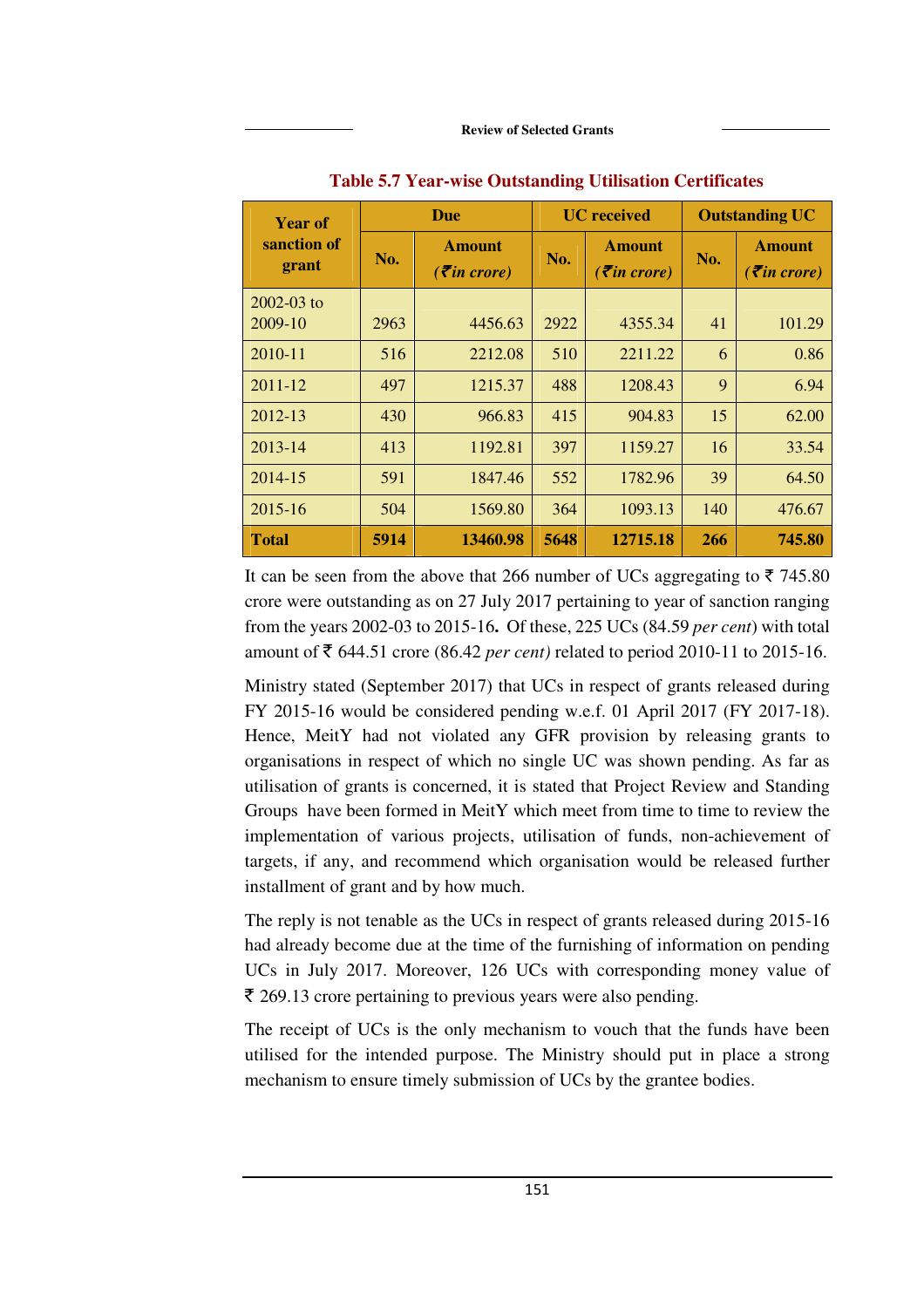#### **5.1.9 Cash management System**

Modified Cash Management System seeks to achieve the following objectives<sup>1</sup>:

- i. Obtain greater evenness in the budgeted expenditure within the financial year, especially in respect of items entailing large sums of advance releases and transfers to corpus funds;
- ii. Reduce rush of expenditure during the last quarter, especially the last month of the financial year;
- iii. Reduce tendency of parking of funds;
- iv. Effectively monitor the expenditure pattern; and
- v. Better planning of Indicative Market Borrowing Calendar of the Central Government.

Monthly Expenditure Plan (MEP) would form the basis of Quarterly Expenditure Allocations (QEA). The Department/Ministries may regulate the expenditure within the Quarterly Expenditure Allocation (which would be equal to the sum of provisions under Monthly Expenditure Plan).

**Table 5.8** gives the position of actual expenditure against QEA for the year 2016-17.

**Table 5.8: Quarterly Expenditure Allocation and actual expenditure** 

|         |                |                                                                       |                                         |                             |                                                                           |                                         | $( \bar{\mathbf{z}}$ in crore) |
|---------|----------------|-----------------------------------------------------------------------|-----------------------------------------|-----------------------------|---------------------------------------------------------------------------|-----------------------------------------|--------------------------------|
| Year    | <b>Quarter</b> | <b>Quarterly</b><br><b>Expenditure</b><br><b>Allocation</b><br>(Plan) | <b>Actual</b><br><b>Expend</b><br>iture | $Savings(-)$<br>$Excess(+)$ | <b>Quarterly</b><br><b>Expenditure</b><br><b>Allocation</b><br>(Non-Plan) | <b>Actual</b><br><b>Expend</b><br>iture | $Savings(-)$<br>$Excess(+)$    |
|         | 1st            | 733.36                                                                | 1064.37                                 | 331.01                      | 34.26                                                                     | 26.94                                   | $-7.32$                        |
| 2016-17 | 2nd            | 1098.62                                                               | 733.18                                  | $-365.44$                   | 38.17                                                                     | 28.82                                   | $-9.35$                        |
|         | 3rd            | 664.60                                                                | 882.05                                  | 217.45                      | 26.86                                                                     | 32.41                                   | 5.55                           |
|         | 4th            | 703.42                                                                | 848.56                                  | 145.14                      | 29.53                                                                     | 22.12                                   | $-7.41$                        |
|         | <b>Total</b>   | 3200.00                                                               | 3528.16                                 | 328.16                      | 128.82                                                                    | 110.29                                  | $-18.53$                       |

Source: DDG for 2016-17 and Quarterly details of estimates and expenditure prepared by O/o Pr. PAO, MeitY

The table shows that expenditure was not consistent with the QEA Plan in all the quarters which reflects deficient financial control and management.

Ministry stated (September 2017) that the QEPs shown is as per DDG 2016-17. However, QEPs are revised/modified at the end of each quarter depending upon the extent of expenditure made. Hence, without considering the revised/modified

 $\overline{a}$ 

<sup>1</sup> Ministry of Finance OM No. F. No.21 (1)-B{PD)/2014 dated 22 July 2015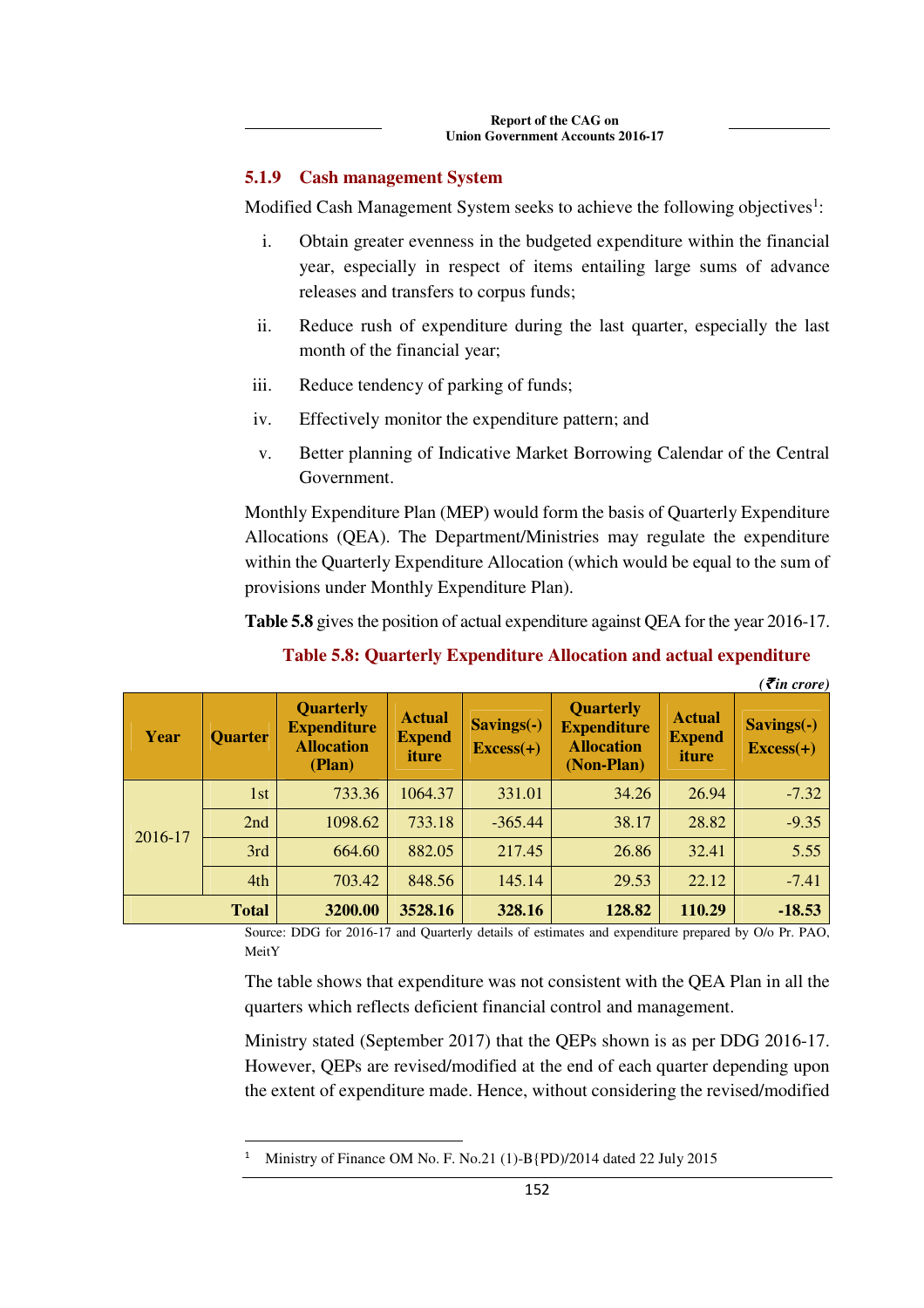QEPs, it would be incorrect to assert that there was inconsistency in quarterly expenditure target and achievement.

Due to non-furnishing of approved revised QEPs and the basis of their revision, the reply could not be verified.

#### **5.1.10 Budget provision for vacant posts**

According to Budget Circulars 2014-15 to 2016-17, "No provision may be made in the establishment budget for posts, which are lying vacant for one year or more. Even otherwise, provisioning for vacant posts should be made with circumspection so as to avoid chances of eventual savings due to these vacant posts not being filled up."

During scrutiny of Appropriation Accounts of 2014-15, savings of  $\bar{\tau}$  12.40 crore and  $\bar{\xi}$  12.46 crore were noticed under sub-head 3451.00.090.15 (DeitY) and 2852.07.202.06 (STQC) respectively. One of the reasons for savings was nonfilling up of vacant posts. Same reason was furnished for savings under these heads for the year 2013-14 also.

It was further noticed that during 2015-16, saving of  $\bar{\tau}$  13.96 crore was reported by STQC (HOA 2852.07.202.06) due to non-filling up of vacant posts and less expenditure. Again, in 2016-17, saving of  $\bar{\tau}$  21.40 crore was reported by Regulatory Authorities (HOA 2852.07.202.88) due to non-filling up of vacant posts.

Ministry stated (September 2017) that the savings occurred were in respect of Regulatory Authorities, viz. STQC, Cyber Security (including CERT-In and CAT) and CCA only and no saving occurred in respect of MeitY Secretariat. It added that no provision was made in respect of posts lying vacant for more than one year. Budget provisions were, however, made only in respect of the posts lying vacant for a short period and were likely to be filled as well as the newly created posts.

The reply is not tenable as persistent savings from the provisions made for vacant posts for the last three years is indicative of improper budget management and is in violation of the Budget Circular.

### **5.2 Grant No.25: Ministry of Drinking Water and Sanitation**

### **5.2.1 Introduction**

The Ministry of Drinking Water and Sanitation is the nodal Ministry for the overall policy, planning, funding and coordination of the flagship programmes viz., the National Rural Drinking Water Programme (NRDWP) for rural drinking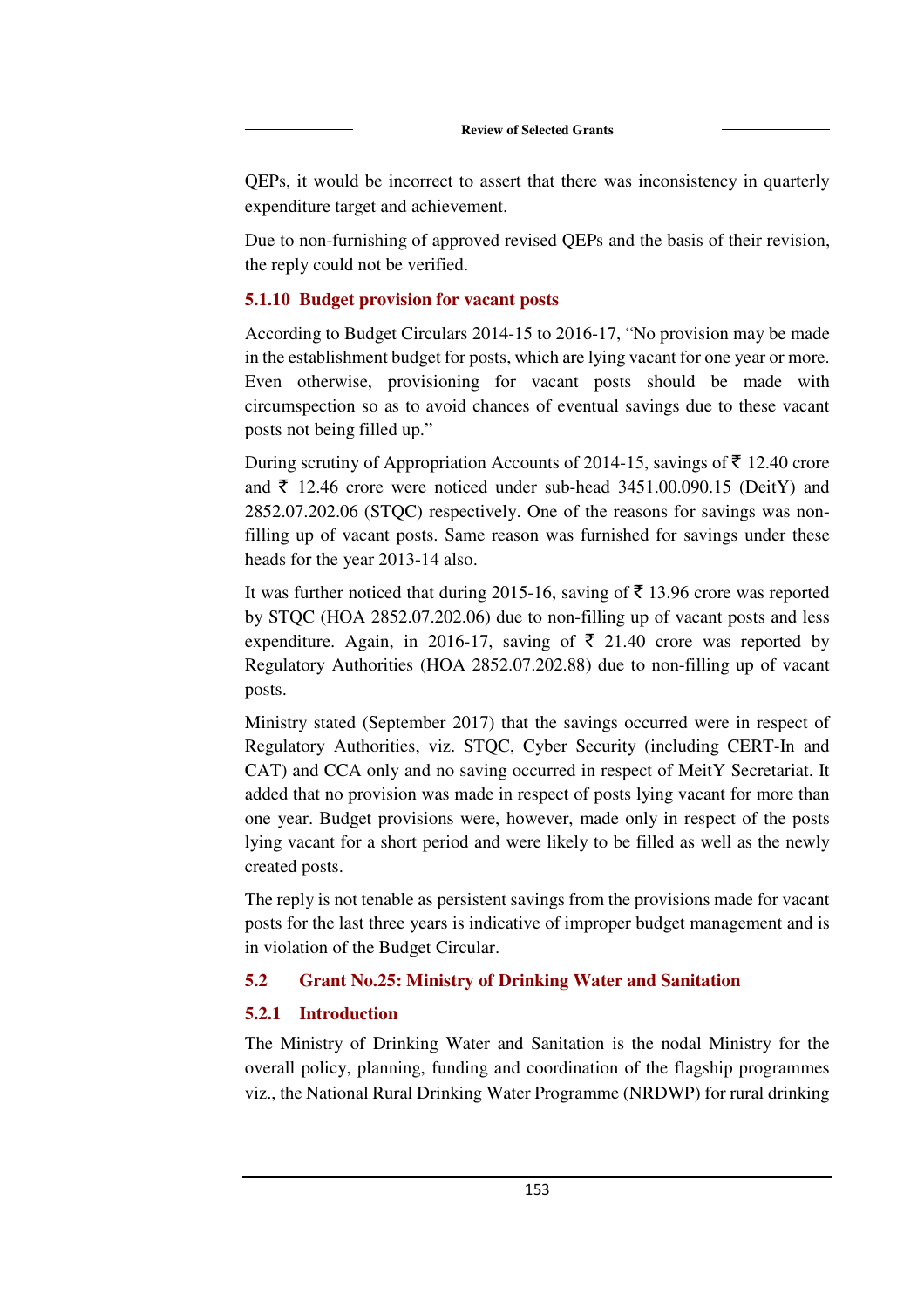water and Swachh Bharat Mission (Gramin)  $\{SBM(G)^2\}$  for sanitation in rural areas.

## **5.2.2 Budget, Expenditure and Savings**

The overall position of budget, actual disbursement and unspent provision during the years 2014-17 is detailed in **Table 5.9** below.

|                                        |                |                |                    |                                             |                | $( \bar{\mathbf{\mathcal{F}}}$ in crore) |
|----------------------------------------|----------------|----------------|--------------------|---------------------------------------------|----------------|------------------------------------------|
| <b>Sanctioned</b><br>provision<br>Year |                |                | <b>Expenditure</b> | <b>Unspent Provision</b><br><b>/Savings</b> |                |                                          |
|                                        | <b>Revenue</b> | <b>Capital</b> | <b>Revenue</b>     | <b>Capital</b>                              | <b>Revenue</b> | <b>Capital</b>                           |
| 2014-15                                | 15377.50       | 0.00           | 12201.46           | 0.00                                        | 3176.04        | 0.00                                     |
| $2015 - 16$                            | 14330.89       | 0.00           | 13481.18           | 0.00                                        | 849.71         | 0.00                                     |
| 2016-17                                | 26509.71       | 0.00           | 26475.66           | 0.00                                        | 34.05          | 0.00                                     |

**Table-5.9: Budget, Expenditure and Savings** 

The table shows that during the year 2014-15, there were savings of  $\bar{\tau}$  3,176.04 crore constituting 20.65 *per cent* of the sanctioned provision of  $\bar{\tau}$  15,377.50 crore. However, quantum of savings came down to  $\bar{\xi}$  849.71 crore in 2015-16 and ₹ 34.05 crore in 2016-17.

### **5.2.3 Large Supplementary Grants due to unrealistic budgetary projections**

Ministry had obtained supplementary grants during the year 2014-15 to 2016-17 as detailed in the **Table 5.10** below.

### **Table 5.10: Large Supplementary Grants**

 $( \bar{\mathbf{z}}$  *in crore*)

| Year        | <b>Original</b><br><b>Allocation</b> | <b>Supplementary</b><br><b>Allocation</b> | <b>Total</b><br>allocation | <b>Actual</b><br><b>Expenditure</b> | Savings(-)/<br>Excess $(+)$ |
|-------------|--------------------------------------|-------------------------------------------|----------------------------|-------------------------------------|-----------------------------|
| 2014-15     | 15266.85                             | 110.65<br>(0.72)                          | 15377.50                   | 12201.46                            | $-3176.04$                  |
| $2015 - 16$ | 6243.87                              | 8087.02<br>(129.52)                       | 14330.89                   | 13481.18                            | $-849.71$                   |
| 2016-17     | 22509.70                             | 4000.01<br>(17.77)                        | 26509.71                   | 26475.66                            | $-34.05$                    |

Figures in parentheses indicate percentage of supplementary provision in respect of original grant

The above table shows that in 2014-15, Ministry obtained a supplementary grant of ` 110.65 crore (0.72 *per cent*) for installation of Solar Energy based Dual Pump Piped Water Supply Scheme. However, the additional grant so obtained was

 $\overline{a}$ 

<sup>2</sup> Earlier this programme was called Nirmal Bharat Abhiyan.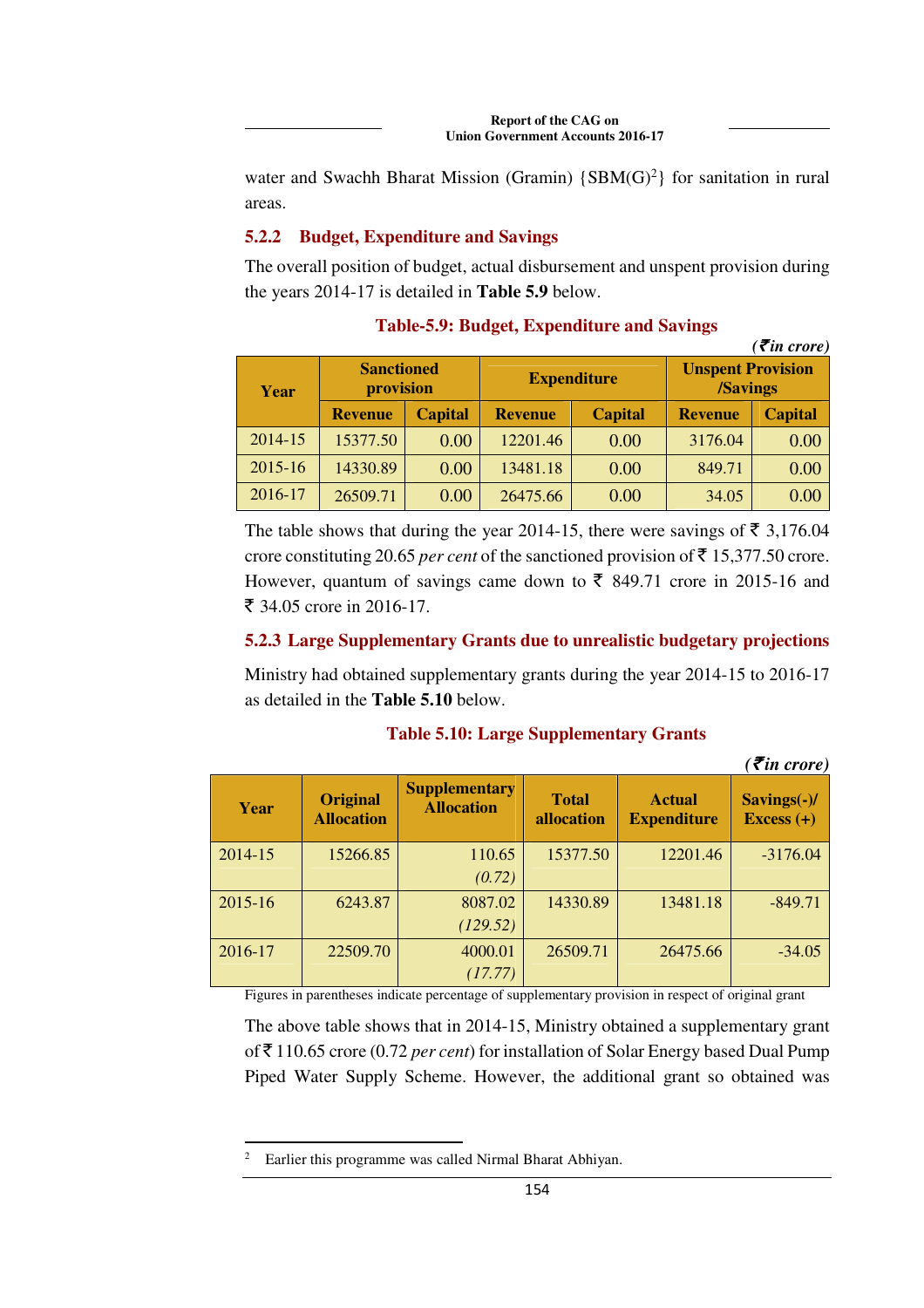surrendered due to unspent balance with the States and reduction of provisions at revised estimate stage.

In 2015-16, the Ministry obtained  $\bar{\xi}$  8,087.02 crore (129.52 *per cent*) as supplementary provision mainly on account of transfer to States for implementation of programmes. However, out of supplementary grants of ₹ 8,087.02 crore, ₹ 849.71 crore remained unutilized.

In 2016-17, supplementary grant of  $\bar{\tau}$  4,000.01 crore, constituting 17.77 *per cent* of the original grant, was obtained to meet the requirement for transfer of fund to Rashtriya Swachhata Kosh and to transfer to States for implementation of programmes.

Large supplementary provision in 2015-16 indicates that the Ministry did not prepare estimates of expenditure on a realistic basis and the mechanism of holding pre-budget meetings and scrutiny by the Ministry of Finance for ensuring realistic budgetary projections did not have the desired effect.

### **5.2.4 Un-necessary supplementary provisions obtained under sub-heads**

Review of Accounts for last three years revealed that the Ministry obtained large supplementary provisions for various schemes/activities under the following subheads.

|         |                                                 | $($ , $\cdots$ $\cdots$ $\cdots$ $\cdots$ |                                                         |                                     |                |
|---------|-------------------------------------------------|-------------------------------------------|---------------------------------------------------------|-------------------------------------|----------------|
| Year    | <b>Head of Account</b>                          | <b>Original</b><br><b>Provision</b>       | <b>Supplementary</b><br><b>Grant</b><br><b>Obtained</b> | <b>Actual</b><br><b>Expenditure</b> | <b>Savings</b> |
| 2015-16 | 3601.02.269.02                                  | 1979.00                                   | 4032.40                                                 | 4391.81                             | 1619.59        |
|         | Swachh Bharat Abhiyan                           |                                           |                                                         |                                     | (40.16)        |
| 2015-16 | 3601.02.789.19                                  | 797.00                                    | 1387.00                                                 | 1469.51                             | 714.49         |
|         | Sewerage and Sanitation<br>-Sanitation Services |                                           |                                                         |                                     | (51.51)        |
| 2015-16 | 3601.02.796.19                                  | 362.00                                    | 631.00                                                  | 673.08                              | 319.92         |
|         | Sewerage and Sanitation<br>-Sanitation Services |                                           |                                                         |                                     | (50.70)        |
| 2015-16 | 3602.02.269.02                                  | 2.00                                      | 4.80                                                    | 4.40                                | 2.40           |
|         | Swachh Bharat Abhiyan                           |                                           |                                                         |                                     | (50.00)        |
| 2016-17 | 2215.01.105.23                                  | 255.00                                    | 2.00                                                    | 215.13                              | 41.87          |
|         | Swachh Bharat Abhiyan<br>(Gramin)               |                                           |                                                         |                                     | (2093.50)      |

#### **Table 5.11: Un-necessary Cash Supplementary Provisions**

 $(\vec{F}$ *in crore*)

Figures in parentheses indicate percentage of savings in respect of supplementary provision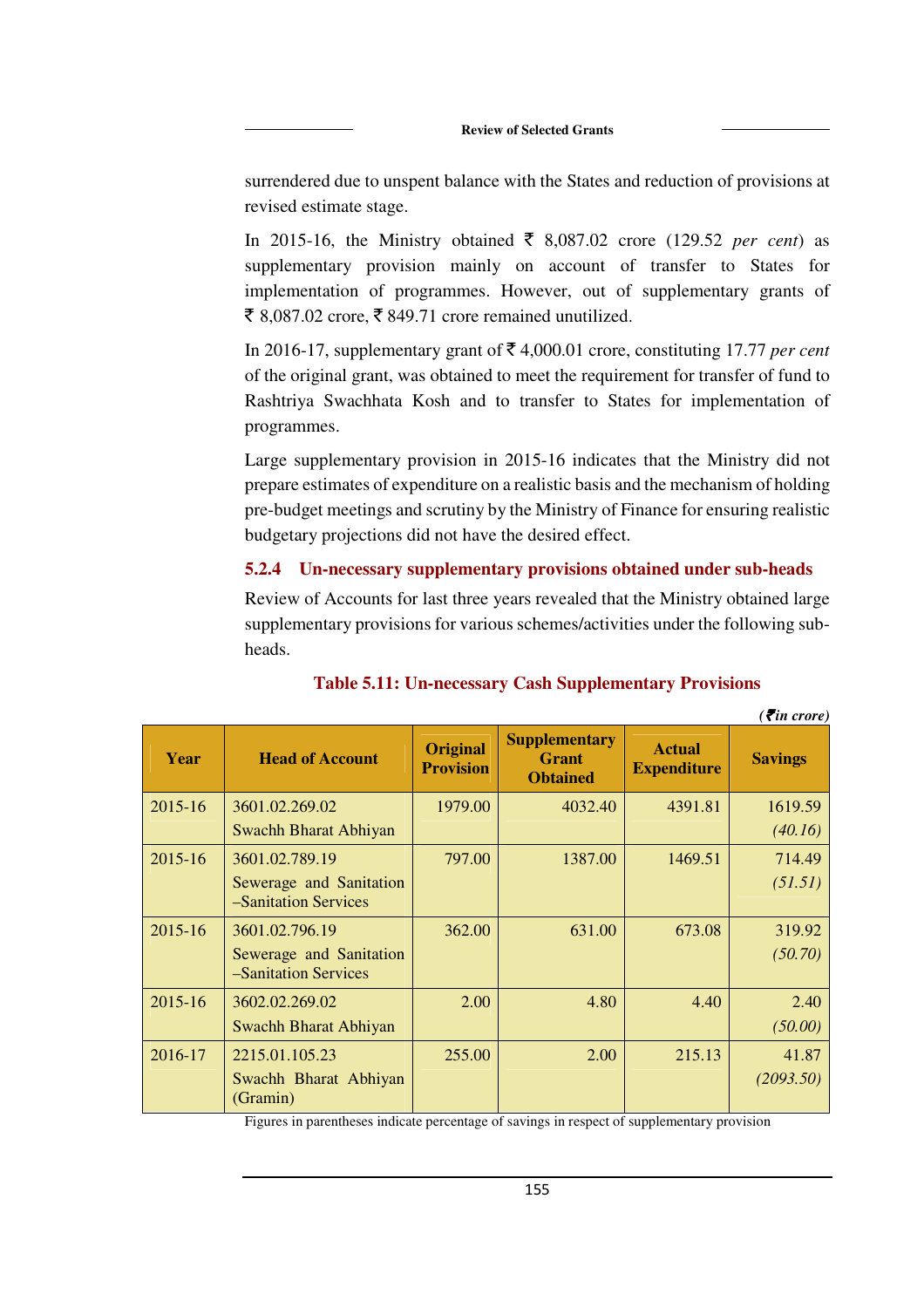While the Ministry obtained large supplementary grants, it could not fully utilize them. Non-utilisation of major supplementary provisions was attributed to nonreceipt of viable proposals from the state governments, non-receipt of annual sanitation survey and less funds requirement by the implementing agencies.

## **5.2.5 Savings of entire provision**

In four sub-heads, the entire provision of  $\bar{\tau}$  7.72 crore, authorized by the Parliament was not utilized during the last three years. Savings of entire provision is indicative of fact that the estimates were not prepared after adequate scrutiny of the projects/schemes. Details are given in **Table 5.12** below.

|         |                                                                                             |                                   | $( \bar{\mathbf{\mathcal{F}}}$ in crore) |
|---------|---------------------------------------------------------------------------------------------|-----------------------------------|------------------------------------------|
| Year    | <b>Head of Account</b>                                                                      | <b>Budget</b><br><b>Provision</b> | <b>Savings</b>                           |
| 2014-15 | 3602.02.264.01<br><b>National Rural Drinking Water Programme</b>                            | 1.02                              | 1.02                                     |
| 2015-16 | 3602.02.264.01<br><b>National Rural Drinking Water Programme</b>                            | 2.04                              | 2.04                                     |
|         | 3602.02.789.10<br>Water Supply-Rural Water Supply Programme                                 | 0.66                              | 0.66                                     |
| 2016-17 | 3602.02.269.03<br>Sewerage and Sanitation Services-Swachh<br><b>Bharat Abhiyan (Gramin)</b> | 4.00                              | 4.00                                     |
|         | <b>Total</b>                                                                                | 7.72                              | 7.72                                     |

### **Table 5.12: Entire Provisions remained unspent**

#### **5.2.6** Saving of more than ₹ 10 crore (sub-head level)

A review of last three years accounts revealed that large part of the provisions remained unutilized under various sub-heads and were surrendered/ re-appropriated to other heads defeating the purpose for which the budget provisions were passed by the Parliament. Instances of savings of  $\bar{\tau}$  10 crore and above or constituting more than 25 *per cent* of the budget provisions are given in the **Table 5.13** below. The Ministry attributed the savings to availability of unspent balances of previous years and less receipt of viable proposals from implementing agencies.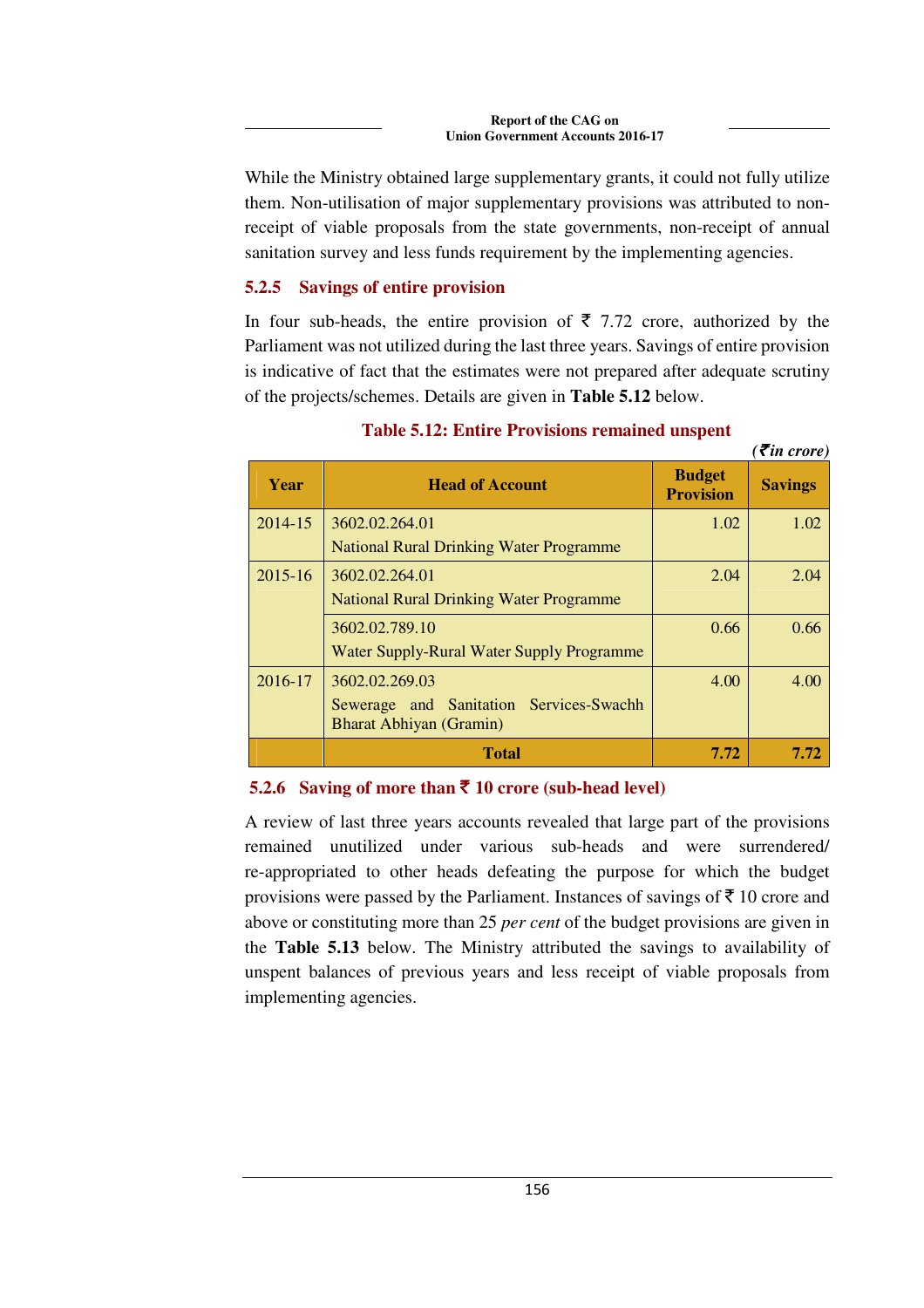|         |                                                                       |                                   |                                     |                | $( \bar{ \boldsymbol \epsilon }$ in crore) |
|---------|-----------------------------------------------------------------------|-----------------------------------|-------------------------------------|----------------|--------------------------------------------|
| Year    | <b>Head of Accounts</b>                                               | <b>Budget</b><br><b>Provision</b> | <b>Actual</b><br><b>Expenditure</b> | <b>Savings</b> | <b>Savings</b><br>(in per cent)            |
|         | 2215.01.102.17                                                        | 93.82                             | 46.26                               | 47.56          | 50.69                                      |
|         | <b>National</b><br><b>Drinking</b><br>Rural<br><b>Water Programme</b> |                                   |                                     |                |                                            |
|         | 2215.02.105.21                                                        | 123.00                            | 91.03                               | 31.97          | 25.99                                      |
|         | Nirmal Bharat Abhiyan                                                 |                                   |                                     |                |                                            |
| 2014-15 | 3601.02.789.19                                                        | 937.56                            | 626.55                              | 311.01         | 33.17                                      |
|         | Sewerage and Sanitation –<br><b>Sanitation Services</b>               |                                   |                                     |                |                                            |
|         | 3601.02.796.19                                                        | 425.80                            | 284.79                              | 141.01         | 33.12                                      |
|         | Sewerage and Sanitation-<br><b>Sanitation Services</b>                |                                   |                                     |                |                                            |
|         | 3601.02.269.02-Swachh<br><b>Bharat Abhiyan</b>                        | 6011.40                           | 4391.81                             | 1619.59        | 26.94                                      |
| 2015-16 | 3601.02.789.19                                                        | 2184.00                           | 1469.51                             | 714.49         | 32.71                                      |
|         | Sewerage and Sanitation -<br><b>Sanitation Services</b>               |                                   |                                     |                |                                            |
|         | 3601.02.796.19                                                        | 993.00                            | 673.08                              | 319.92         | 32.22                                      |
|         | Sewerage and<br>Sanitation-<br><b>Sanitation Services</b>             |                                   |                                     |                |                                            |
| 2016-17 | 2215.01.102.19                                                        | 81.51                             | 48.34                               | 33.17          | 40.69                                      |
|         | National Rural<br><b>Drinking</b><br><b>Water Programme</b>           |                                   |                                     |                |                                            |

### **Table 5.13: Unrealistic Budgeting**

#### **5.2.7 Surrender of savings**

Rule 56 of GFR 2005, emphasizes that provisions in the Grant or Appropriation that cannot be profitably utilized should be surrendered to the Government immediately as and when they are foreseen without waiting till the end of the year. No savings should be held in reserve for possible future excesses.

Contrary to these provisions, savings were either not surrendered or surrendered at the end of the year, as detailed in **Table 5.14** below.

#### **Table 5.14: Surrender of Savings**

|         |                  |                                       |                   | $( \bar{z}$ in crore) |  |
|---------|------------------|---------------------------------------|-------------------|-----------------------|--|
|         | <b>Unspent</b>   | <b>Amount surrendered</b>             | <b>Amount not</b> |                       |  |
| Year    | <b>Provision</b> | On 31 March of the<br>respective year | Percentage        | <b>Surrendered</b>    |  |
| 2014-15 | 3176.04          | 3162.37                               | 99.57             | 13.67                 |  |
| 2015-16 | 849.71           | 849.10                                | 99.93             | 0.61                  |  |
| 2016-17 | 34.05            | 6.95                                  | 20.41             | 27.10                 |  |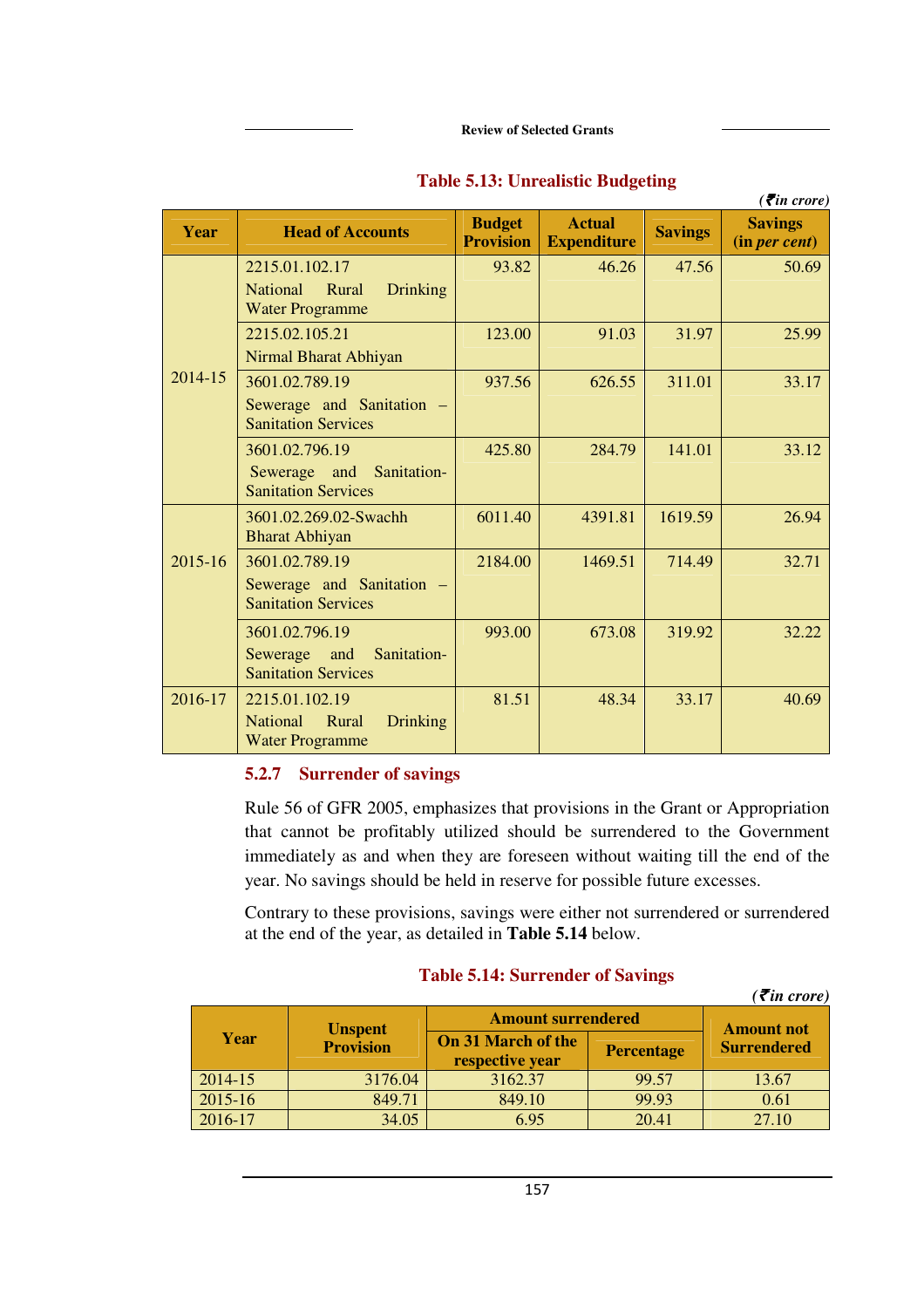### **5.3 Grant No. 61 Ministry of New and Renewable Energy**

### **5.3.1 Introduction**

The Ministry of New and Renewable Energy (MNRE) is the nodal Ministry at the central level for all matters relating to new and renewable energy. The Ministry has been facilitating the implementation of broad spectrum programs including harnessing renewable power, renewable energy to rural areas for lighting, cooking and motive power, use of renewable energy in urban, industrial and commercial application and development of alternate fuels and application.

The main objective of this grant is to meet the modernization needs of the Ministry in respect of Research, Design and Development in Renewable Energy – Research Institutions/ Centres-National Institute of Solar Energy, Supporting Programmes e.g. international cooperation including Investment Promotion, Information, Education and Communication (Advertising & Publicity) and other office expenses.

### **5.3.2 Budget, expenditure and savings**

 The overall position of budget provisions which is of capital and revenue nature, actual disbursements and savings during the last three years 2014-17 is detailed in **Table 5.15** below.

|         |                                |                |                    |                |                                      | $( \bar{\tau}$ in crore) |  |
|---------|--------------------------------|----------------|--------------------|----------------|--------------------------------------|--------------------------|--|
| Year    | <b>Sanctioned</b><br>provision |                | <b>Expenditure</b> |                | <b>Unspent</b><br>provisions/Savings |                          |  |
|         | <b>Revenue</b>                 | <b>Capital</b> | <b>Revenue</b>     | <b>Capital</b> | <b>Revenue</b>                       | <b>Capital</b>           |  |
| 2014-15 | 2762.39                        | 295.00         | 2223.10            | 295.00         | 539.29                               | 0.00                     |  |
| 2015-16 | 4208.24                        | 95.01          | 4150.26            | 94.52          | 57.98                                | 0.49                     |  |
| 2016-17 | 9882.81                        | 115.00         | 7643.52            | 110.63         | 2239.29                              | 4.37                     |  |

**Table 5.15: Budget, expenditure and savings** 

It can be seen from the above table that large budget provisions remained unutilized in the Revenue Section of the grant during the years 2014-15 and 2016- 17. During 2016-17, ` 2,239.29 crore, which constituted 22.66 *per cent* of the sanction provision remained unspent in the Revenue Section. Large unspent provisions during 2014-15 and 2016-17 indicated deficient budgeting by the Ministry.

The Ministry accepted the audit observation and stated (September 2017) that the audit observation had been noted for compliance.

## **5.3.3 Surrender of unspent provision at the fag end of the financial year**

Scrutiny of Appropriation Accounts revealed that contrary to the provisions of GFR the Ministry surrendered its savings on the last day of the financial years 2014-17 as detailed in **Table 5.16** below.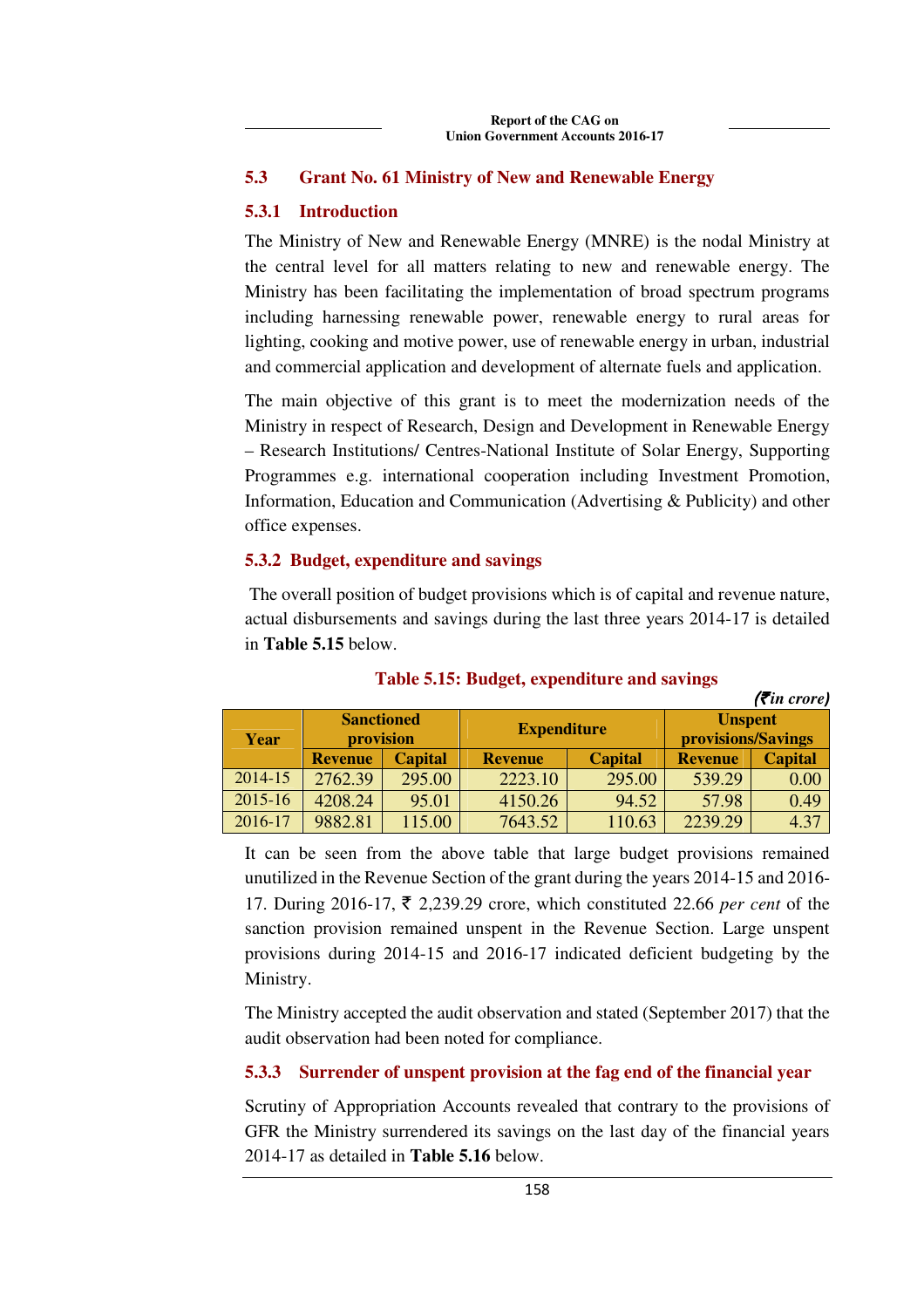**Review of Selected Grants**

|         |         |                         |                    |                |                  |                                         | $\mathcal{L}$ in croic) |
|---------|---------|-------------------------|--------------------|----------------|------------------|-----------------------------------------|-------------------------|
| Year    |         | <b>Sanctioned grant</b> | <b>Expenditure</b> | <b>Savings</b> | <b>Surrender</b> | <b>Saving not</b><br><b>Surrendered</b> | Date of<br>surrender    |
| 2014-15 | Revenue | 2762.39                 | 2223.10            | 539.29         | 526.67           | 12.62                                   | 31.03.2015              |
|         | Capital | 295.00                  | 295.00             |                |                  |                                         |                         |
| 2015-16 | Revenue | 4208.24                 | 4150.26            | 57.98          | 47.78            | 10.20                                   | 31.03.2016              |
|         | Capital | 95.01                   | 94.52              | 0.49           | 0.24             | 00.25                                   | 31.03.2016              |
| 2016-17 | Revenue | 9882.81                 | 7643.52            | 2239.29        | 1115.11          | 1124.18                                 | 31.03.2017              |
|         | Capital | 115.00                  | 110.63             | 4.37           | 4.39             |                                         | 31.03.2017              |

#### **Table 5.16: Surrender of savings**

*(*` *in crore)* 

Surrender of savings only on the last day of financial year reflects deficient budgeting of the Ministry and non-adherence with Government Rules.

The Ministry stated (September 2017) that the audit observation had been noted for compliance.

### **5.3.4 Savings of** ` **100 crore or more**

The Public Accounts Committee (PAC) (10th Lok Sabha, 1993-94) in its 60th Report (paras 1.22 and 1.24) had observed that savings of  $\bar{\tau}$  100 crore or above are indicative of defective budgeting as well as shortfall in performance in a Grant or Appropriation. The committee had, therefore, desired that the detailed note in respect of savings of  $\bar{\tau}$  100 crore or above in a section of the grant for each year was required to be furnished to the committee by the respective Ministry/Department. The savings of more than  $\bar{\tau}$  100 crore or more in a section of grant of the review period are detailed in **Table 5.17** below.

#### **Table 5.17: Savings of** ` **100 crore or more**

|         |                                                       | $(\bar{\bar{\mathbf{z}}}$ in crore) |
|---------|-------------------------------------------------------|-------------------------------------|
| Year    | Name and the No. of Grant<br><b>(Revenue Section)</b> | <b>Savings</b>                      |
| 2014-15 | $69 - \text{MNRE}$                                    | 539.29                              |
| 2016-17 | $61 -$ MNRE                                           | 2239.29                             |

Scrutiny revealed that Ministry had made excessive provisions under the Revenue section of the Grant during the year 2014-15 and 2016-17 resulting in large provisions remaining unutilised.

### **5.3.5 Large supplementary grants due to unrealistic budgetary projections**

 Audit scrutiny revealed that Ministry had obtained supplementary grant during the period from 2014-17 as detailed in **Table 5.18** below.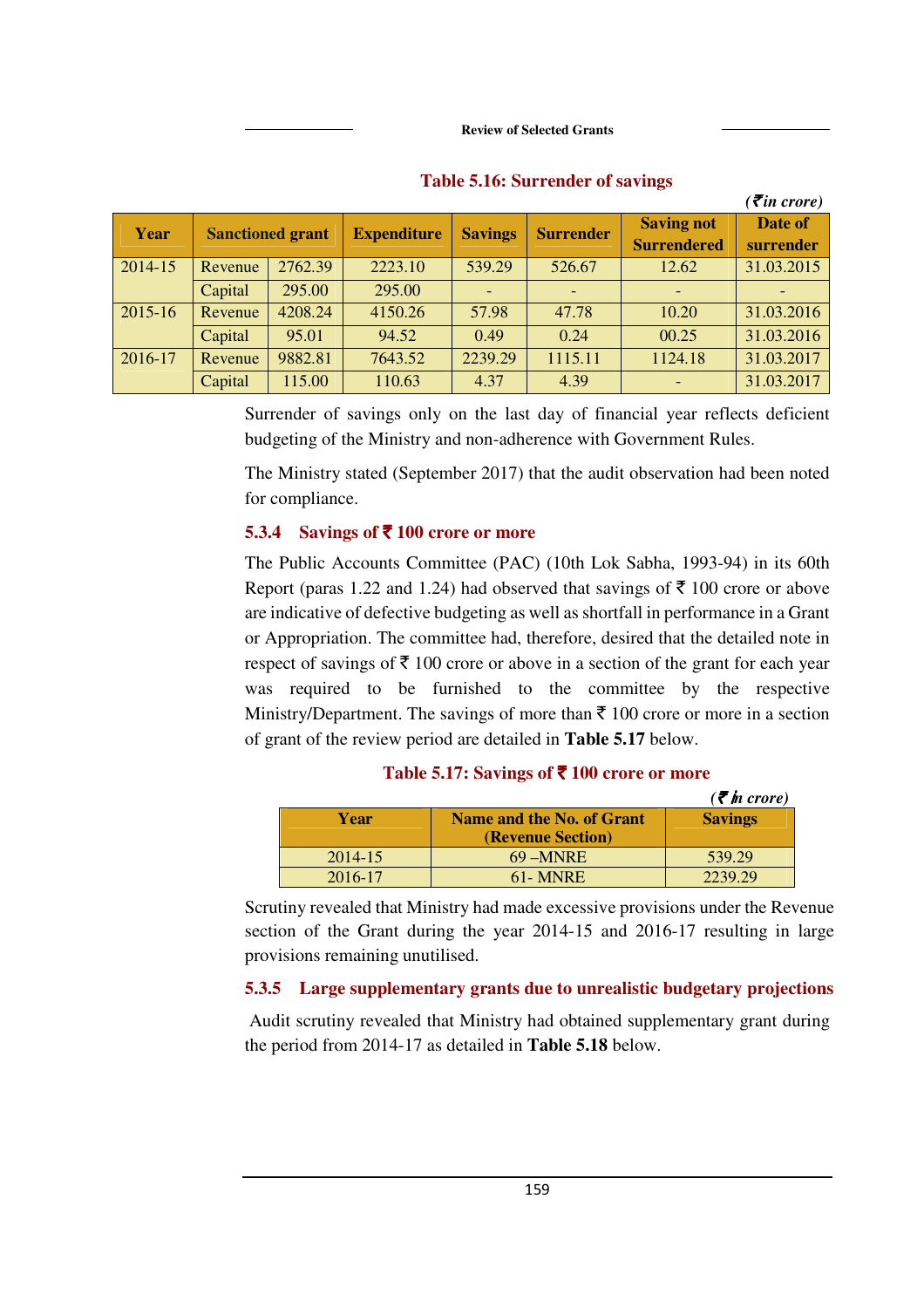|             |         |                  |                      |                      |                    | $\left( \mathbf{\bar{z}}$ in crore) |
|-------------|---------|------------------|----------------------|----------------------|--------------------|-------------------------------------|
| Year        |         | <b>Original</b>  | <b>Supplementary</b> | <b>Percentage of</b> | <b>Expenditure</b> | <b>Savings</b>                      |
|             |         | <b>Provision</b> |                      | supplementary to     |                    |                                     |
|             |         |                  |                      | original provisions  |                    |                                     |
| 2014-15     | Revenue | 2439.39          | 323.00               | 13.24                | 2223.10            | 539.29                              |
|             | Capital | 95.00            | 200.00               | 210.53               | 295.00             |                                     |
| $2015 - 16$ | Revenue | 2708.21          | 1500.03              | 55.39                | 4150.26            | 57.98                               |
|             | Capital | 95.00            | 0.01                 | 0.01                 | 94.52              | 0.49                                |
| 2016-17     | Revenue | 9882.79          | 0.02                 | $\Omega$             | 7643.52            | 2239.29                             |
|             | Capital | 100.00           | 15.00                | 15.00                | 110.63             | 4.37                                |

## **Table 5. 18: Original and Supplementary Provisions**

The Ministry had obtained large supplementary grant of  $\bar{\tau}$  323.00 crore under the Revenue Section during 2014-15 which constituted 13.24 *per cent* of the original provision and the entire supplementary grant remained unutilised indicating unrealistic estimation of requirement of funds.

During 2015-16, Ministry had obtained large supplementary grant of  $\bar{\tau}$  1,500.03 crore under the Revenue Section which constituted 55.39 *per* cent to the original provision.

Scrutiny of Head-wise Appropriation Accounts revealed that in five cases, the Ministry obtained large supplementary grants ranging from 62.15 *per cent* to 1066.67 *per cent* of the Original Provision as detailed in **Table 5.19** below.

|             |                    |                                     |                                          | $( \bar{\mathbf{\xi}}$ in crore)                                             |
|-------------|--------------------|-------------------------------------|------------------------------------------|------------------------------------------------------------------------------|
| Year        | <b>Object Head</b> | <b>Original</b><br><b>Provision</b> | <b>Supplementary</b><br><b>Provision</b> | <b>Percentage of</b><br><b>Supplementary to</b><br><b>Original Provision</b> |
| 2014-15     | 2810.00.105.02     | 2.25                                | 24.00                                    | 1066.67                                                                      |
|             | 4810.00.190.01     | 40.00                               | 200.00                                   | 500.00                                                                       |
| $2015 - 16$ | 2810.00.101.01     | 1525.00                             | 950.00                                   | 62.30                                                                        |
|             | 2810.00.101.02     | 885.00                              | 550.01                                   | 62.15                                                                        |
| 2016-17     | 4810.00.101.03     | $-$                                 | 15.00                                    | There was no original                                                        |
|             |                    |                                     |                                          | provision at all.                                                            |

**Table 5.19: Original and Supplementary Provisions** 

This indicates that the Ministry had not prepared its initial estimates of expenditure on a realistic basis. The Ministry noted (September 2017) the audit observation for compliance.

## **5.3.6** Savings of more than  $\bar{\mathbf{\tau}}$  one crore (Sub-head level)

A review of last three years accounts revealed that large part of the provisions remained unutilized under various sub-heads and were surrendered/ re-appropriated to other heads defeating the purpose for which the budget provisions were passed by the Parliament. Instances of savings of more than  $\bar{\tau}$  one crore of the budget provisions are given in the **Annexure 5.1.** This reflects deficient financial control on the part of the Ministry.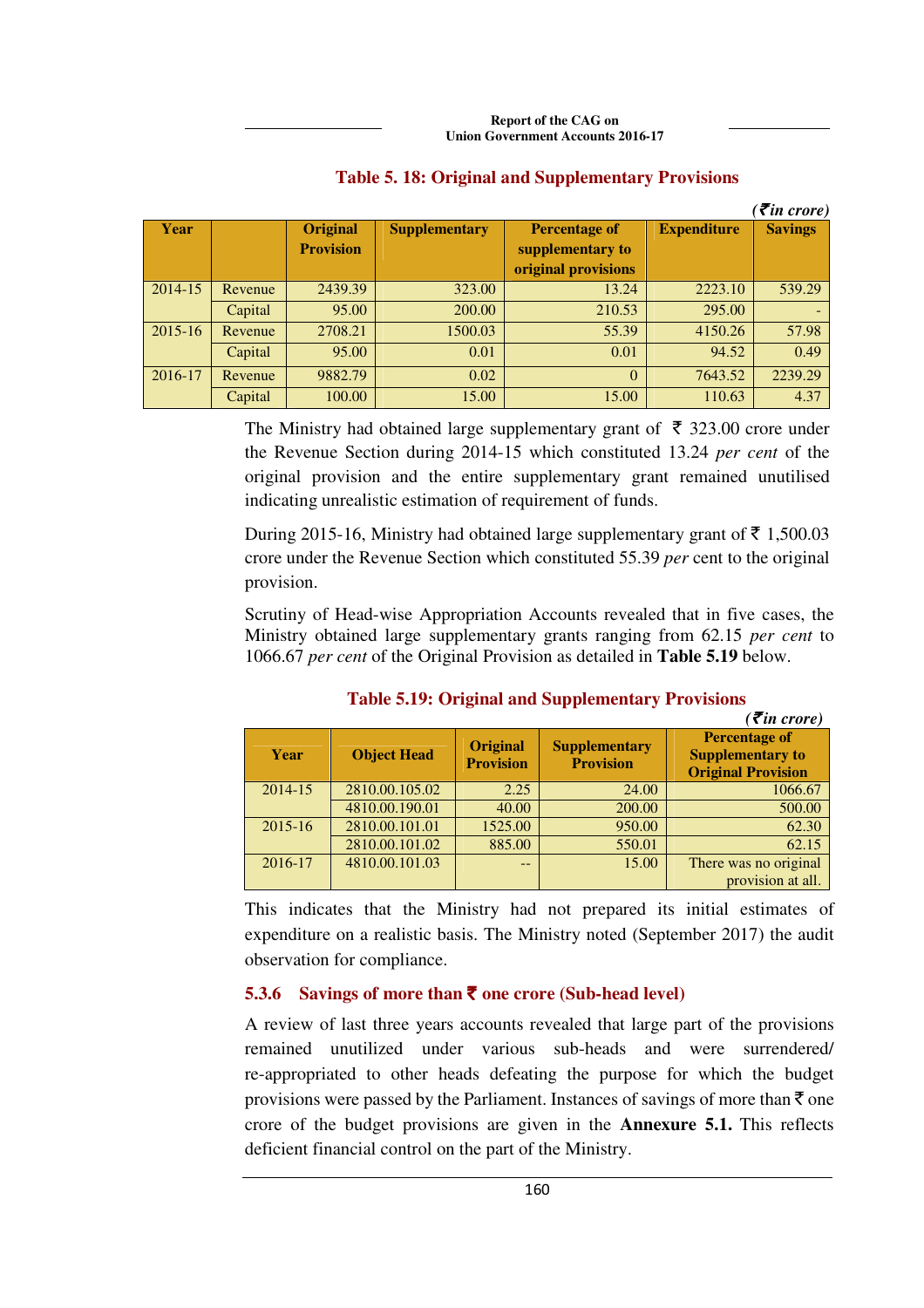The Ministry stated (September 2017) that the audit observation had been noted for compliance.

## **5.3.7 Rush of issuing orders of Re-appropriation at the fag end of the financial years**

The PAC (14th Lok Sabha) recommended in July 2006 that the Financial Advisors of the Departments, with the assistance of Chief Controller of Accounts and Controller of accounts should ensure responsibility by bringing in more analytical inputs into the budget formulation process and better inter-se programme/prioritisation and allocation within the budget ceilings based on expenditure profiles of each programme, assessment of outcomes and current status of the projects. Such analysis was envisaged to ensure more realistic and efficient deployment of resources, reduce the reliance on supplementary and help significantly control injudicious formulation of budget estimates/ utilisation of funds where large savings/ unspent provisions can be reduced if not altogether avoided.

Scrutiny of the Appropriation Accounts pertaining to the years 2014-15 to 2016-17 revealed that most of the re-appropriation orders were issued only at the fag end of the respective financial years as detailed in **Table 5.20** below.

| <b>Years</b> | <b>Total number of</b><br>$Re -$<br>appropriation<br>orders issued<br>during the year | <b>Issued in last</b><br>quarter of the<br>year<br>$(Jan-Mar)$ | <b>Issued during</b><br>last month i.e.<br><b>March</b> | <b>Per cent of</b><br>orders<br>issued in<br>the last<br>quarter | <i>Per cent</i> of<br>orders issued<br>in the last<br>month to the<br>total issued |
|--------------|---------------------------------------------------------------------------------------|----------------------------------------------------------------|---------------------------------------------------------|------------------------------------------------------------------|------------------------------------------------------------------------------------|
| 2014-15      | 12                                                                                    | 6                                                              |                                                         | 50.00                                                            | 33.33                                                                              |
| $2015 - 16$  | 21                                                                                    | 13                                                             | 10                                                      | 61.90                                                            | 47.62                                                                              |
| 2016-17      | 29                                                                                    | 20                                                             | 14                                                      | 68.97                                                            | 48.28                                                                              |

**Table 5.20: Issuing orders of Re-appropriation** 

Further, audit scrutiny revealed that re-appropriation at the fag end of the year has resulted in savings in the sub-heads as detailed in the **Table 5.21** below.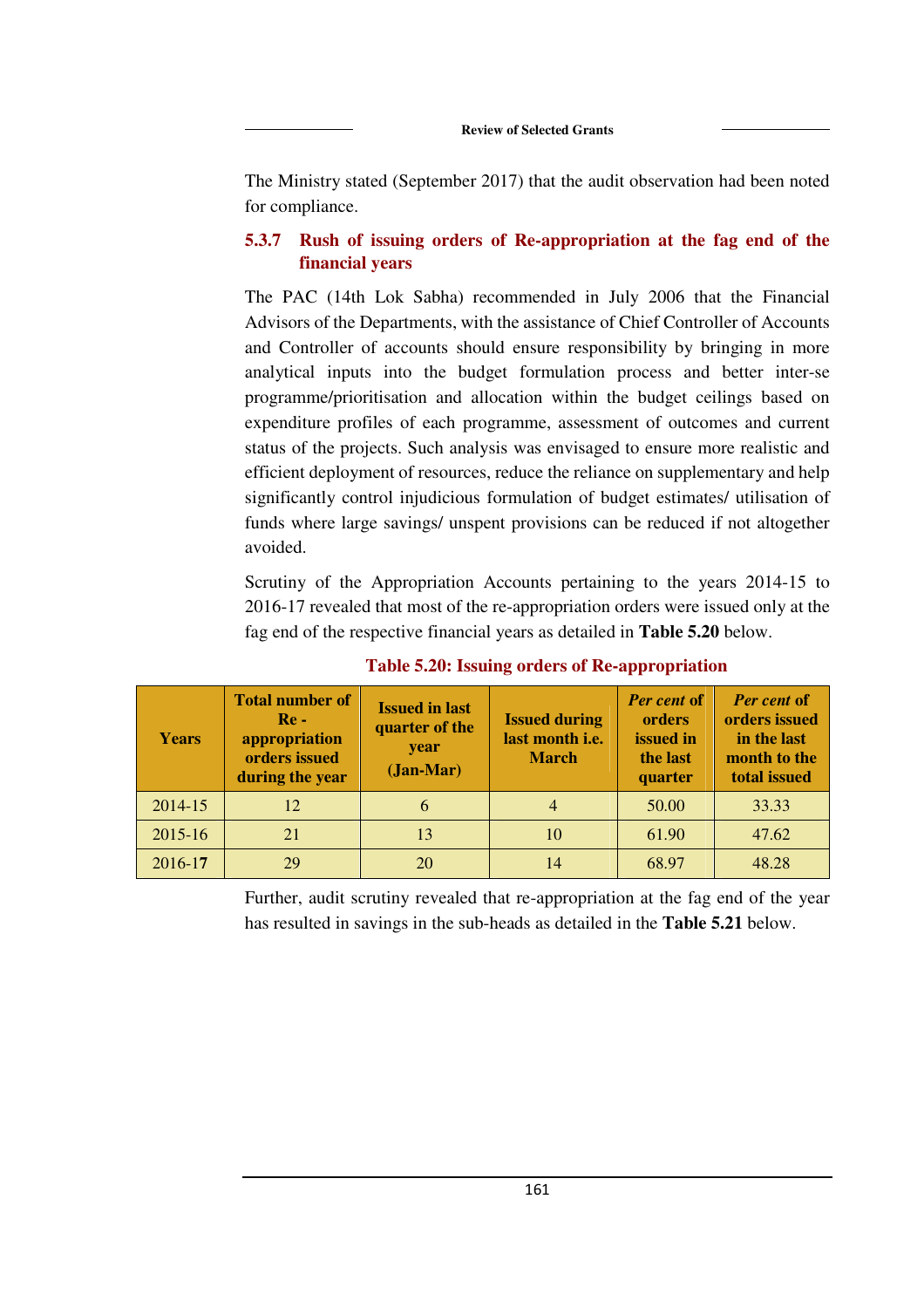|                |                                                                                 |                                                     | $( \bar{\mathbf{\xi}}$ in crore)            |
|----------------|---------------------------------------------------------------------------------|-----------------------------------------------------|---------------------------------------------|
| <b>Sl. No.</b> | Sub-head                                                                        | <b>Amount</b><br>re-appropriated<br>in last quarter | <b>Savings</b><br>surrendered<br>at the end |
| 2014-15        |                                                                                 |                                                     |                                             |
| 1              | 2810.00.101.02-Off grid/distributed and<br><b>Decentralized Renewable Power</b> | 13.46                                               | 51.50                                       |
| 2015-16        |                                                                                 |                                                     |                                             |
| 2.             | 2810.00.102.02-Renewable energy for all<br>villages                             | 6.15                                                | 28.33                                       |
| 2016-17        |                                                                                 |                                                     |                                             |
| 3.             | 3451.00.090.14-Secretariat -MNRE                                                | 2.44                                                | 3.80                                        |
| 4.             | 2810.00.101.01-Grid interactive renewable<br>power                              | 185.32                                              | 548.02                                      |
| 5.             | 2810.00.104.04-Research, Development<br>and International Co-operation          | 6.55                                                | 144.60                                      |

### **Table 5.21: Savings in sub-head level due to re-appropriation at the fag end of the year**

The Ministry stated (September 2017) that the re-appropriation had been issued with approval of the competent authority. However fact remains that the reappropriation orders were issued at the fag end of the financial year.

## **5.3.8 Outstanding Utilisation certificates (UCs)**

Position of Year-wise outstanding UCs as on 31 March 2017 is given in the **Table 5.22** below.

| <b>Year of</b>       | <b>Due</b><br><b>Amount</b><br>No.<br>$(5 \infty)$ in crore) |         |              | <b>UC</b> received            | <b>Outstanding UC</b> |                                         |
|----------------------|--------------------------------------------------------------|---------|--------------|-------------------------------|-----------------------|-----------------------------------------|
| sanction of<br>grant |                                                              |         | No.          | <b>Amount</b><br>$(5 \infty)$ | No.                   | <b>Amount</b><br>$(5 \infty)$ in crore) |
| Upto 2009-10         | 29                                                           | 6.08    | $\Omega$     | $\overline{0}$                | 29                    | 6.08                                    |
| 2010-11              | 34                                                           | 12.10   | $\Omega$     | $\Omega$                      | 34                    | 12.10                                   |
| 2011-12              | 43                                                           | 30.15   | $\mathbf{0}$ | $\theta$                      | 43                    | 30.15                                   |
| 2012-13              | 10                                                           | 7.15    | $\Omega$     | $\Omega$                      | 10                    | 7.15                                    |
| 2013-14              | 26                                                           | 32.31   | $\Omega$     | $\Omega$                      | 26                    | 32.31                                   |
| 2014-15              | 47                                                           | 101.02  | $\Omega$     | $\Omega$                      | 47                    | 101.02                                  |
| 2015-16              | 996                                                          | 1845.16 | 416          | 1600.55                       | 580                   | 244.61                                  |
| <b>Total</b>         | 1185                                                         | 2033.97 | 416          | 1600.55                       | 769                   | 433.42                                  |

**Table 5.22 Year-wise Outstanding Utilisation Certificates** 

It can be seen from the above that 769 UCs from the year 2005-06 to 2015-16 amounting to  $\bar{\tau}$  433.42 crore were pending from various grantee organisations as on 31 March 2017. In the absence of UC's, it could not be ascertained whether the recipients had utilised the grants for its specific purposes.

The Ministry stated (September 2017) that 551 Utilisation Certificates were pending as of 31 August 2017.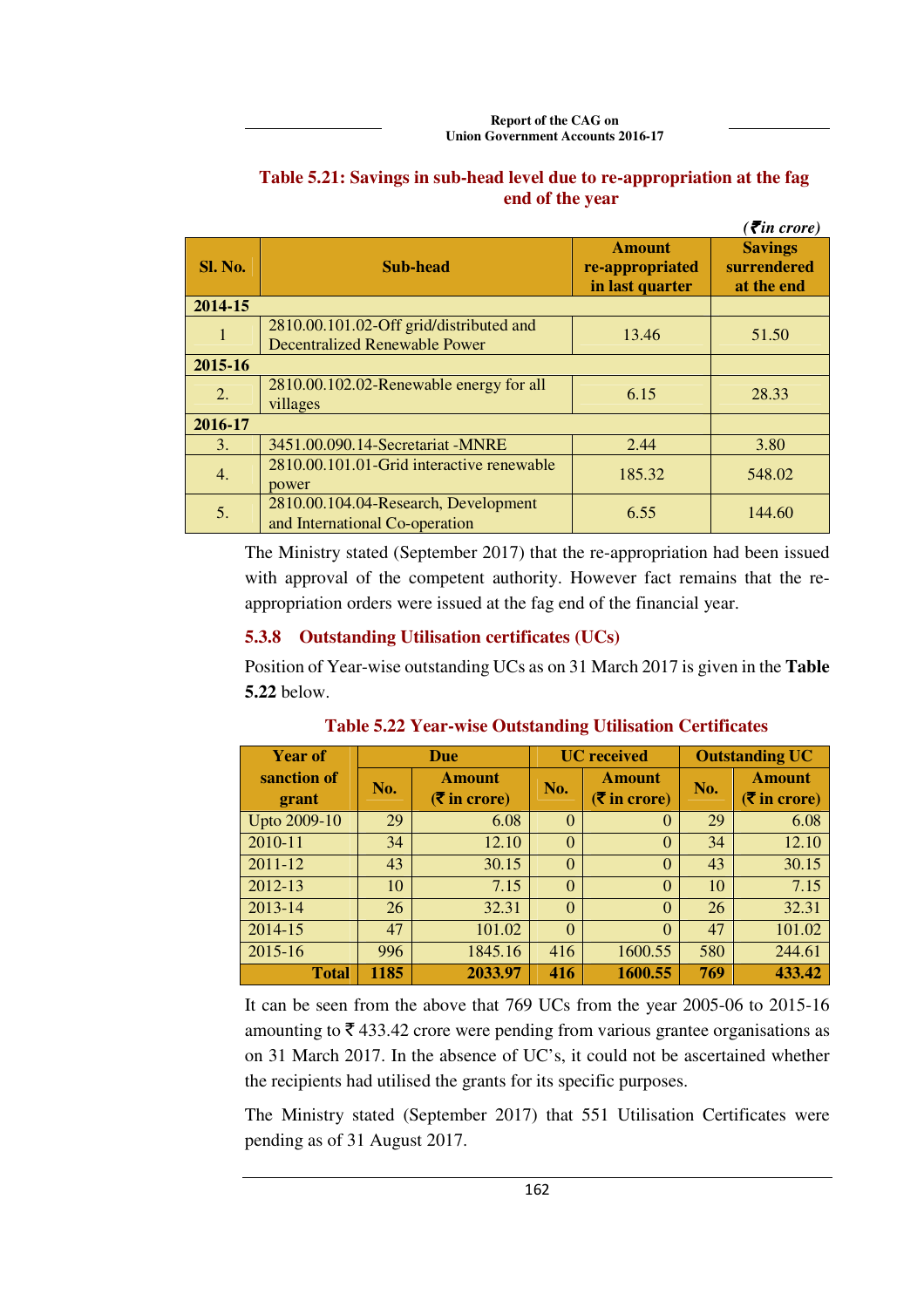## **5.4 Grant No. 95: Ministry of Urban Development**

#### **5.4.1 Introduction**

The Ministry of Urban Development is responsible for formulation of broad policy and monitoring of programmes in the area of urban development. Urban development is a State subject and the Government of India plays a coordinating and monitoring role which includes support to urban development through Central and Centrally Sponsored Schemes.

The Ministry of Urban Development prepared three Grants for the year 2014-15, viz., Grant No.103 (Department of Urban Development), Grant No.104 (Public Works) and Grant No.105 (Stationery and Printing); three Grants for the year 2015-16, *viz.,* Grant No.104 (Department of Urban Development), Grant No.105 (Public Works), Grant No.106 (Stationery and Printing) and single Grant for the year 2016-17 viz., Grant No.95 (Ministry of Urban Development).

#### **5.4.2 Budget, Expenditure and Savings**

The position of budget provision, actual disbursement and unspent provision under the revenue and capital section (charged and voted) of the grant during the last three years i.e. 2014-15 to 2016-17 is shown in the **Table 5.23** below.

|                                 |                |                |                |                                            | ( <i>\ \ \ \ \ \ \ \ \ \ \</i> |  |
|---------------------------------|----------------|----------------|----------------|--------------------------------------------|--------------------------------|--|
| <b>Budget Provision</b><br>Year |                |                |                | <b>Unspent</b><br><b>Provision/Savings</b> |                                |  |
| <b>Revenue</b>                  | <b>Capital</b> | <b>Revenue</b> | <b>Capital</b> | <b>Revenue</b>                             | <b>Capital</b>                 |  |
| 10660.62                        | 9809.20        | 6018.02        | 7391.62        | 4642.60                                    | 2417.58                        |  |
| 12278.25                        | 11068.89       | 8163.78        | 10588.76       | 4114.47                                    | 480.13                         |  |
| 18207.49                        | 17324.08       | 15472.85       | 16824.76       | 2734.64                                    | 499.32                         |  |
|                                 |                |                |                | <b>Expenditure</b>                         |                                |  |

#### **Table 5.23: Budget, Expenditure and Savings**

 $(\vec{F}$ *in crore*)

Source : Head-wise Appropriation Accounts

It would be seen from the table above that the unspent provision under the revenue section was on the higher side as compared to the capital section. The unspent provision during 2016-17 has decreased in respect of revenue head and increased marginally in respect of capital head as compared to 2015-16.

#### **5.4.3 Unnecessary Supplementary Grant**

If savings are not available within the Grant to which the payment is required to be debited, or if the expenditure is on "New Service" or "New Instrument of Service" not provided in the budget, necessary Supplementary Grant or Appropriation in accordance with Article 115(1) of the Constitution has to be obtained before payment is authorized. Scrutiny of Appropriation Accounts for the years 2014-15 to 2016-17 of Ministry of Urban Development revealed that the Ministry obtained Supplementary grants under revenue section (voted).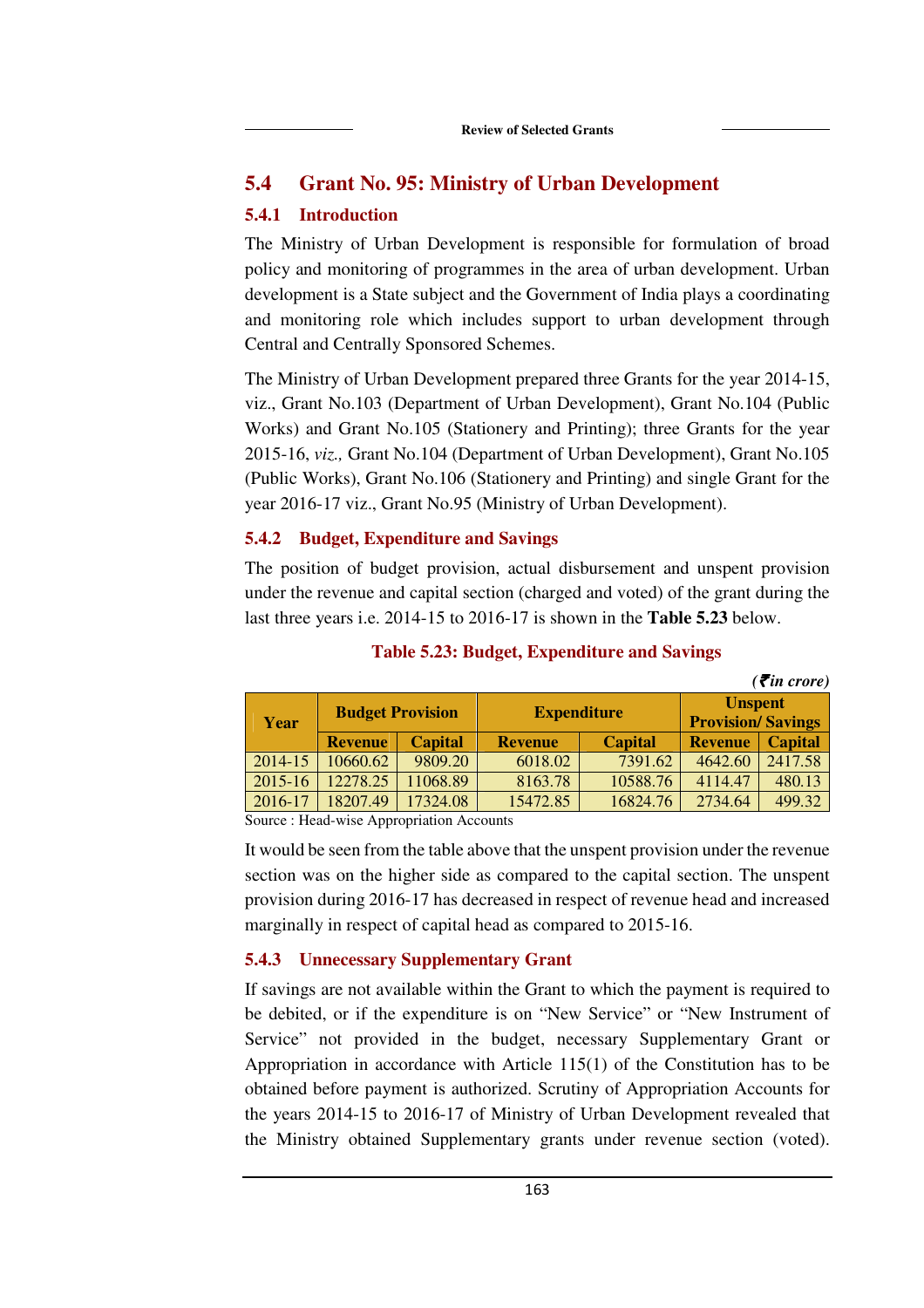#### **Report of the CAG on Union Government Accounts 2016-17**

However, they were unable to efficiently utilise the same. At the end of the financial year the unspent balance was more than the Supplementary provision as given in the **Table 5.24** below.

|             |                 |                      |              |                    | $( \bar{\mathbf{\mathcal{F}}}$ in crore) |
|-------------|-----------------|----------------------|--------------|--------------------|------------------------------------------|
| Year        | <b>Original</b> | <b>Supplementary</b> | <b>Total</b> | <b>Expenditure</b> | <b>Saving</b>                            |
| 2014-15     | 10425.25        | 170.04               | 10595.29     | 5954.79            | 4640.50                                  |
| $2015 - 16$ | 9296.38         | 2898.43              | 12194.81     | 8084.10            | 4110.71                                  |
| 2016-17     | 15502.67        | 2621.05              | 18123.72     | 15395.49           | 2728.23                                  |

## **Table 5.24: Unnecessary Supplementary grant under Revenue voted section**

Source: Figures adopted from the Appropriation Accounts

Thus, the Ministry had persistently obtained Supplementary grants under Revenue (voted) section but failed to utilize the entire supplementary grant. The savings were in fact more than the supplementary grants.

### **5.4.4 Delay in Surrender of Unspent Provision**

Scrutiny of the appropriation accounts of the last three years revealed that the Ministry surrendered the unspent provisions on the last working day of the financial year. During the years 2014-15, 2015-16 and 2016-17, the Ministry surrendered  $\bar{\xi}$  6,802.65 crore,  $\bar{\xi}$  1,345.57 crore and  $\bar{\xi}$  108.56 crore respectively out of total savings of  $\bar{\xi}$  7,060.18 crore,  $\bar{\xi}$  4,594.60 crore and  $\bar{\xi}$  3,233.96 crore respectively. Thus, an amount of  $\bar{\mathfrak{F}}$  257.53 crore,  $\bar{\mathfrak{F}}$  3,249.03 crore and  $\bar{\mathfrak{F}}$  3,125.40 crore lapsed as detailed in **Table 5.25** below.

### **Table 5.25: Delay in surrender of unspent provision**

|             |                               |                                                         |                                     |                                | $( \bar{\mathbf{\xi}}$ in crore) |
|-------------|-------------------------------|---------------------------------------------------------|-------------------------------------|--------------------------------|----------------------------------|
| Year        | <b>Total</b><br><b>Saving</b> | <b>Date of Surrender of</b><br><b>Unspent provision</b> | <b>Amount</b><br><b>Surrendered</b> | <b>Amount</b><br><b>Lapsed</b> | <b>Lapsed</b><br>percentage      |
| 2014-15     | 7060.18                       | 31.03.2015                                              | 6802.65                             | 257.53                         | 3.64                             |
| $2015 - 16$ | 4594.60                       | 31.03.2016                                              | 1345.57                             | 3249.03                        | 70.71                            |
| 2016-17     | 3233.96                       | 31.03.2017                                              | 108.56                              | 3125.40                        | 96.64                            |

Source: Head-wise Appropriation Accounts

Delay in surrender of funds as well as allowing significant amount of funds to lapse was indicative of lacunae in financial management on the part of the Ministry and was detrimental to the optimum utilisation of resources.

### **5.4.5 Unrealistic Budgeting**

As per extant instructions, Ministries are required to prepare their estimates, keeping in view the trend of disbursement during the previous years and other relevant factors like instructions for economy issued by the Ministry of Finance. Scrutiny of the Appropriation Accounts of the last three years i.e. 2014-15 to 2016-17 revealed that: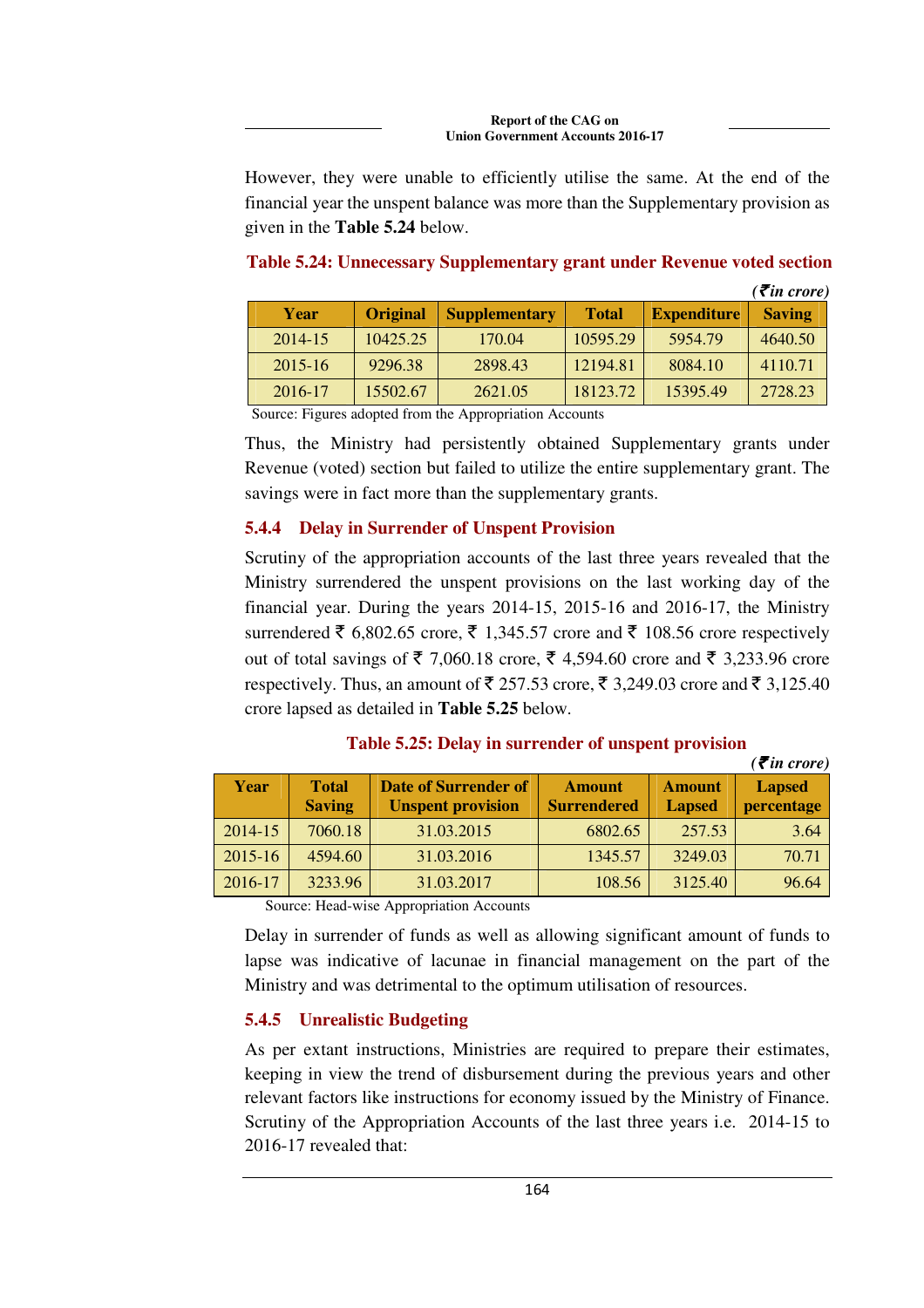(a) Under the Major Head 2217- Urban Development, the provision made was substantially in excess of the actual requirement during the last three years (2014-15 to 2016-17). This resulted in unspent provision of 56.59 *per cent*, 58.62 *per cent* and 69.92 *per cent* respectively during these years as detailed in the **Table 5.26** below.

| Table 5.26: Overall position of the funds in Major Head 2217 for the last |             |  |
|---------------------------------------------------------------------------|-------------|--|
|                                                                           | three vears |  |
|                                                                           |             |  |

|         |              |                     |                       | (Sin crore)       |
|---------|--------------|---------------------|-----------------------|-------------------|
|         | <b>Total</b> | <b>Actual</b>       | <b>Unspent amount</b> |                   |
| Year    | provision    | <b>Disbursement</b> | Amount                | <b>Percentage</b> |
| 2014-15 | 663.02       | 287.80              | 375.22                | 56.59             |
| 2015-16 | 624.99       | 258.59              | 366.40                | 58.62             |
| 2016-17 | 3522.50      | 1059.41             | 2463.09               | 69.92             |

Source: Head-wise Appropriation Accounts

Out of the total savings of  $\bar{\xi}$  2,463.09 crore in 2016-17,  $\bar{\xi}$ 2,300 crore remained unutilized under sub-head-2217.05.797.02 (Transfer to Rashtriya Swachhta Kosh) only.

(b) Under 'Major Head - 4058 Stationery and Printing', the provision made was in excess of the actual requirement. It was further, noted that during the year 2015-16, no expenditure was made from this head and the entire amount ( $\bar{\tau}$  one crore) was re-appropriated to other heads.

#### **Table 5.27: Overall position of the funds in Major Head 4058 for the last three years**

|         |                           |                                      |                                  | $( \bar{\mathbf{\mathcal{F}}}$ in crore)                      |
|---------|---------------------------|--------------------------------------|----------------------------------|---------------------------------------------------------------|
| Year    | <b>Total</b><br>provision | <b>Actual</b><br><b>Disbursement</b> | <b>Unspent</b><br><b>balance</b> | <b>Unspent balance</b><br>as percentage of<br>total provision |
| 2014-15 | 1.15                      | 0.02                                 | 1.13                             | 98.26                                                         |
| 2015-16 | $1.00*$                   | 0.00                                 | 1.00                             | 100.00                                                        |
| 2016-17 | 2.60                      | 1.61                                 | 0.99                             | 38.08                                                         |

Source: Head-wise Appropriation Accounts

\* Original fund allocation to Major Head 4058 Stationery and Printing was  $\bar{\mathcal{F}}$  1.00 crore but the whole amount was re-appropriated. Hence no Expenditure was made from this major head.

The excess provision made under the major heads 2217 and 4058 was reappropriated to other heads which was indicative of lack of adequate diligence in budgeting.

#### **5.4.6 Non-reconciliation of expenditure depicted in classified abstract and Control Register/Grants-in-aid-register**

The expenditure booked by different sections in Grants-in-aid register and expenditure booked by Drawing and Disbursement Officer (DDO) must agree with expenditure booked by its Pay and Accounts Office (PAO). During scrutiny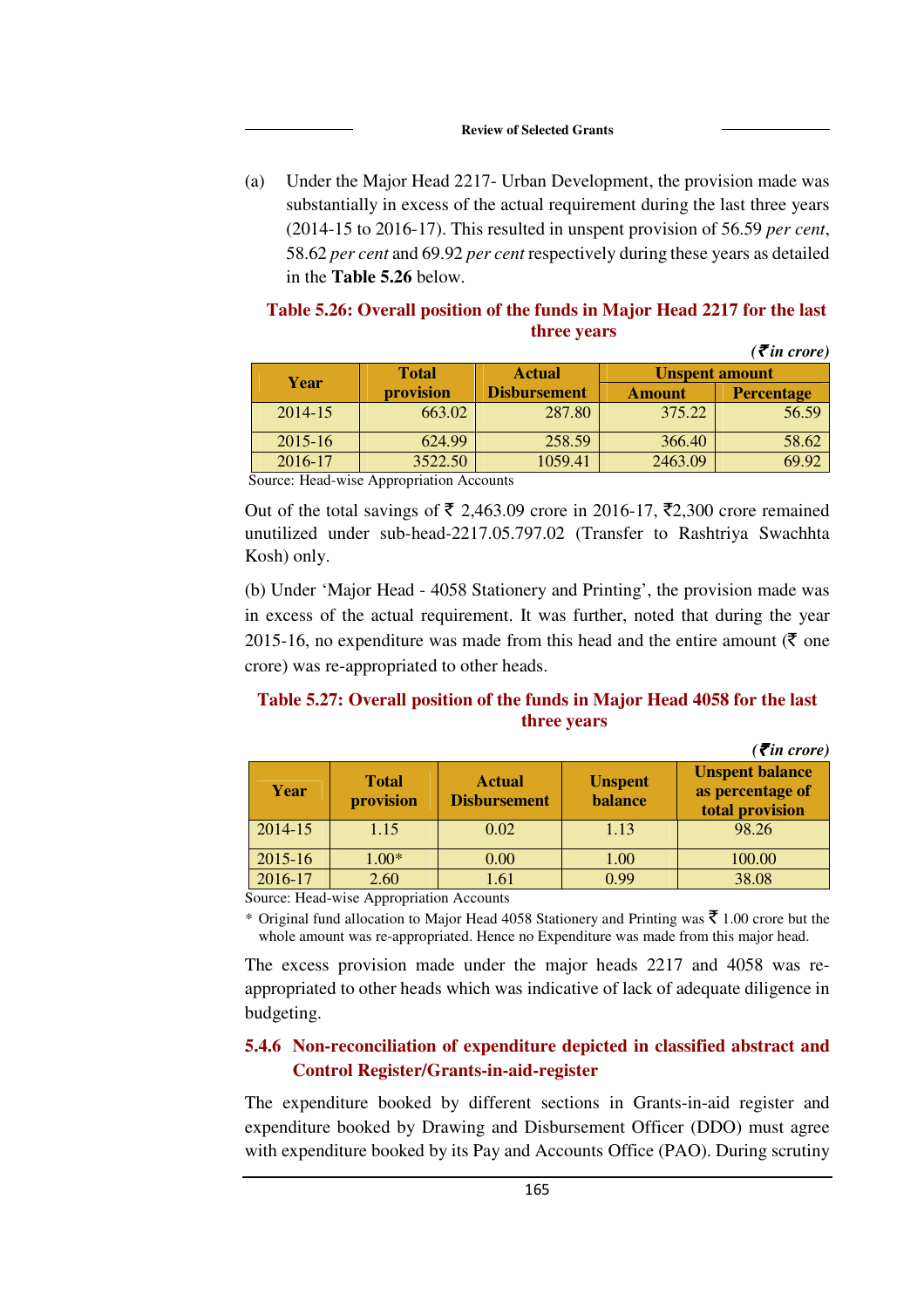of records relating to Grant no. 95 for the year 2016-17, it was noted that there was no system in place to reconcile the expenditure between these two sets of records. Neither the DDO nor PAO had reconciled the expenditure booked during the year 2016-17. Test check of Expenditure Control Register/Grant-in-aid register and classified abstract revealed the following discrepancies under object head 31 and 35 as detailed in **Table 5.28** below.

#### **Table 5.28: Variation in Expenditure Control Register and Classified Abstract**

|                     |                           |                               | $( \bar{\mathbf{z}}$ in crore) |
|---------------------|---------------------------|-------------------------------|--------------------------------|
| <b>Grant-in-aid</b> | <b>Expenditure as per</b> | <b>Expenditure as per</b>     | <b>Difference</b>              |
| <b>Object Head</b>  | classified abstract       | <b>Grants in aid Register</b> |                                |
|                     | 1151.78                   | 775.00                        | 376.78                         |
| 35                  | 10796.30                  | 4264.73                       | 6531.57                        |

Source: Figures adopted from the Classified Abstract 2016-17 and Grant-in-aid Register 2016-17

## **5.4.7 Outstanding Utilisation Certificates (UCs)**

The effectiveness and utilisation of grants-in-aid released by the Union Government is monitored through the mechanism of utilisation certificates. Rule 209 of General Financial Rules, 2005 prescribes the principles and procedures for award of grants-in-aid to any grantee. Rule 212 of General Financial Rules 2005 envisages monitoring of utilisation of the grants so released through the mechanism of utilisation certificates to be submitted by the grantee as prescribed in Form (GFR 19A). The UCs are required to be submitted by the grantees within twelve months of the closure of the financial year.

Details with regard to grants released up to 31 March 2016 for which the UCs were due by 31 March 2017 were called for from Ministry of Urban Development. Information furnished by the Ministry revealed that there were 422 UCs amounting to  $\bar{\mathfrak{c}}$  6,676.55 crore pending as on 01 April 2017. The age-wise details of pending UCs are as under:

| Year               | <b>Period</b>         | <b>Utilisation certificate pending</b> |                                                |
|--------------------|-----------------------|----------------------------------------|------------------------------------------------|
|                    |                       | No.                                    | Amount $(\bar{\bar{\mathbf{\zeta}}}$ in crore) |
| 1985-86 to 2005-06 | More than 10 years    | 17                                     | 9.26                                           |
| 2006-07 to 2010-11 | Between 6 to 10 years | 35                                     | 29.96                                          |
| 2011-12 to 2015-16 | Between 1 to 5 years  | 370                                    | 6637.33                                        |
| <b>Total</b>       |                       | 422                                    | 6676.55                                        |

**Table 5.29: Overall outstanding position of Utilisation Certificate**